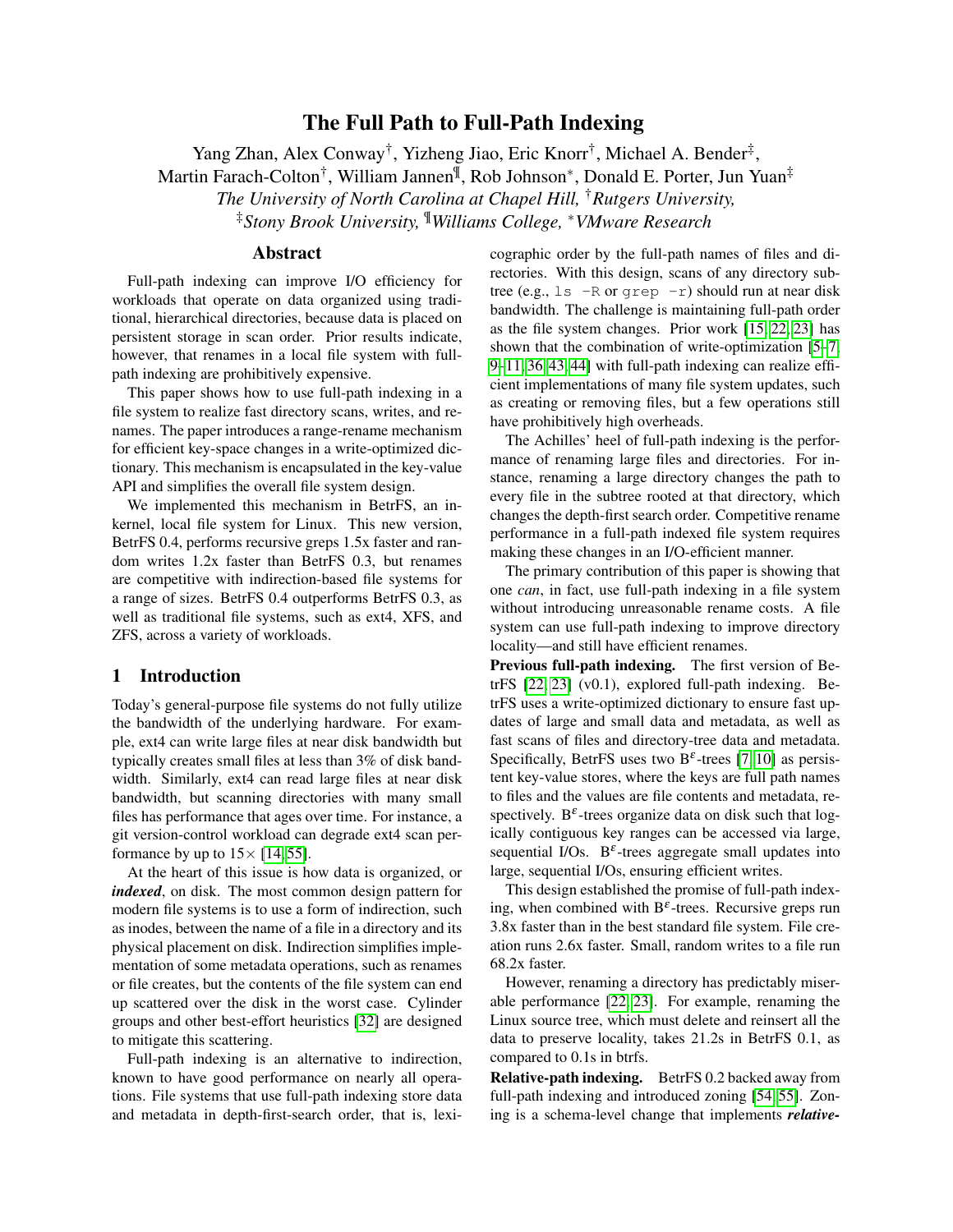*path indexing*. In relative-path indexing, each file or directory is indexed relative to a local neighborhood in the directory tree. See Section [2.2](#page-2-0) for details.

Zoning strikes a "sweet spot" on the spectrum between indirection and full-path indexing. Large file and directory renames are comparable to indirection-based file systems, and a sequential scan is at least 2x faster than inode-based file systems but 1.5x slower than BetrFS 0.1.

There are, however, a number of significant, diffuse costs to relative-path indexing, which tax the performance of seemingly unrelated operations. For instance, two-thirds of the way through the TokuBench benchmark, BetrFS 0.2 shows a sudden, precipitous drop in cumulative throughput for small file creations, which can be attributed to the cost of maintaining zones.

Perhaps the most intangible cost of zoning is that it introduces complexity into the system and thus hides optimization opportunities. In a full-path file system, one can implement nearly all file system operations as simple point or range operations. Adding indirection breaks this simple mapping. Indirection generally causes file system operations to map onto more key/value operations and often introduces reads before writes. Because reads are slower than writes in a write-optimized file system, making writes depend upon reads forgoes some of the potential performance benefits of write-optimization.

Consider  $rm -r$ , for example. With full-path indexing, one can implement this operation with a single range-delete message, which incurs almost no latency and requires a single synchronous write to become persistent [\[54,](#page-15-1) [55\]](#page-15-0). Using a single range-delete message also unlocks optimizations internal to the key/value store, such as freeing a dead leaf without first reading it from disk. Adding indirection on some directories (as in BetrFS 0.2) requires a recursive delete to scatter reads and writes throughout the keyspace and disk (Table [3\)](#page-10-0).

**Our contributions.** This paper presents a  $B^{\varepsilon}$ -tree variant, called a *lifted B*<sup>ε</sup> *-tree*, that can efficiently rename a range of lexicographically ordered keys, unlocking the benefits of full-path indexing. We demonstrate the benefits of a lifted  $B^{\varepsilon}$ -tree in combination with full-path indexing in a new version of BetrFS, version 0.4, which achieves:

- fast updates of data and metadata,
- fast scans of the data and metadata in directory subtrees and fast scans of files,
- fast renames, and
- fast subtree operations, such as recursive deletes.

We introduce a new key/value primitive called *range rename*. Range renames are the keyspace analogue of directory renames. Given two strings,  $p_1$  and  $p_2$ , range rename replaces prefix  $p_1$  with prefix  $p_2$  in all keys that have  $p_1$  as a prefix. Range rename is an atomic modification to a contiguous range of keys, and the values are unchanged. Our main technical innovation is an efficient implementation of range rename in a  $B^{\varepsilon}$ -tree. Specifically, we reduce the cost from the size of the subtree to the height of the subtree.

Using range rename, BetrFS 0.4 returns to a simple schema for mapping file system operations onto key/value operations; this in turn consolidates all placement decisions and locality optimizations in one place. The result is simpler code with less ancillary metadata to maintain, leading to better performance on a range of seemingly unrelated operations.

The technical insight behind efficient  $B^{\varepsilon}$ -tree range rename is a method for performing large renames by direct manipulation of the  $B^{\varepsilon}$ -tree. Zoning shows us that small key ranges can be deleted and reinserted cheaply. For large key ranges, range rename is implemented by slicing the tree at the source and destination. Once the source subtree is isolated, a pointer swing moves the renamed section of keyspace to its destination. The asymptotic cost of such tree surgery is proportional to the height, rather than the size, of the tree.

Once the  $B^{\varepsilon}$ -tree has its new structure, another challenge is efficiently changing the pivots and keys to their new values. In a standard  $B^{\varepsilon}$ -tree, each node stores the full path keys; thus, a straightforward implementation of range rename must rewrite the entire subtree.

We present a method that reduces the work of updating keys by removing the redundancy in prefixes shared by many keys. This approach is called *key lifting* (§[5\)](#page-6-0). A lifted  $B^{\varepsilon}$ -tree encodes its pivots and keys such that the values of these strings are defined by the path taken to reach the node containing the string. Using this approach, the number of paths that need to be modified in a range rename also changes from being proportional to the size of the subtree to the depth of the subtree.

Our evaluation shows improvement across a range of workloads. For instance, BetrFS 0.4 performs recursive greps 1.5x faster and random writes 1.2x faster than BetrFS 0.3, but renames are competitive with standard, indirection-based file systems. As an example of simplicity unlocked by full path indexing, BetrFS 0.4 implements recursive deletion with a single range delete, significantly out-performing other file systems.

#### 2 Background

This section presents background on BetrFS, relevant to the proposed changes to support efficient keyspace mutations. Additional aspects of the design are covered else-where [\[7,](#page-12-3) [22,](#page-13-1) [23,](#page-13-2) [54,](#page-15-1) [55\]](#page-15-0).

## 2.1  $B^{\varepsilon}$ -Tree Overview

The  $B^{\varepsilon}$ -tree is a *write-optimized* B-tree variant that implements the standard key/value store interface: in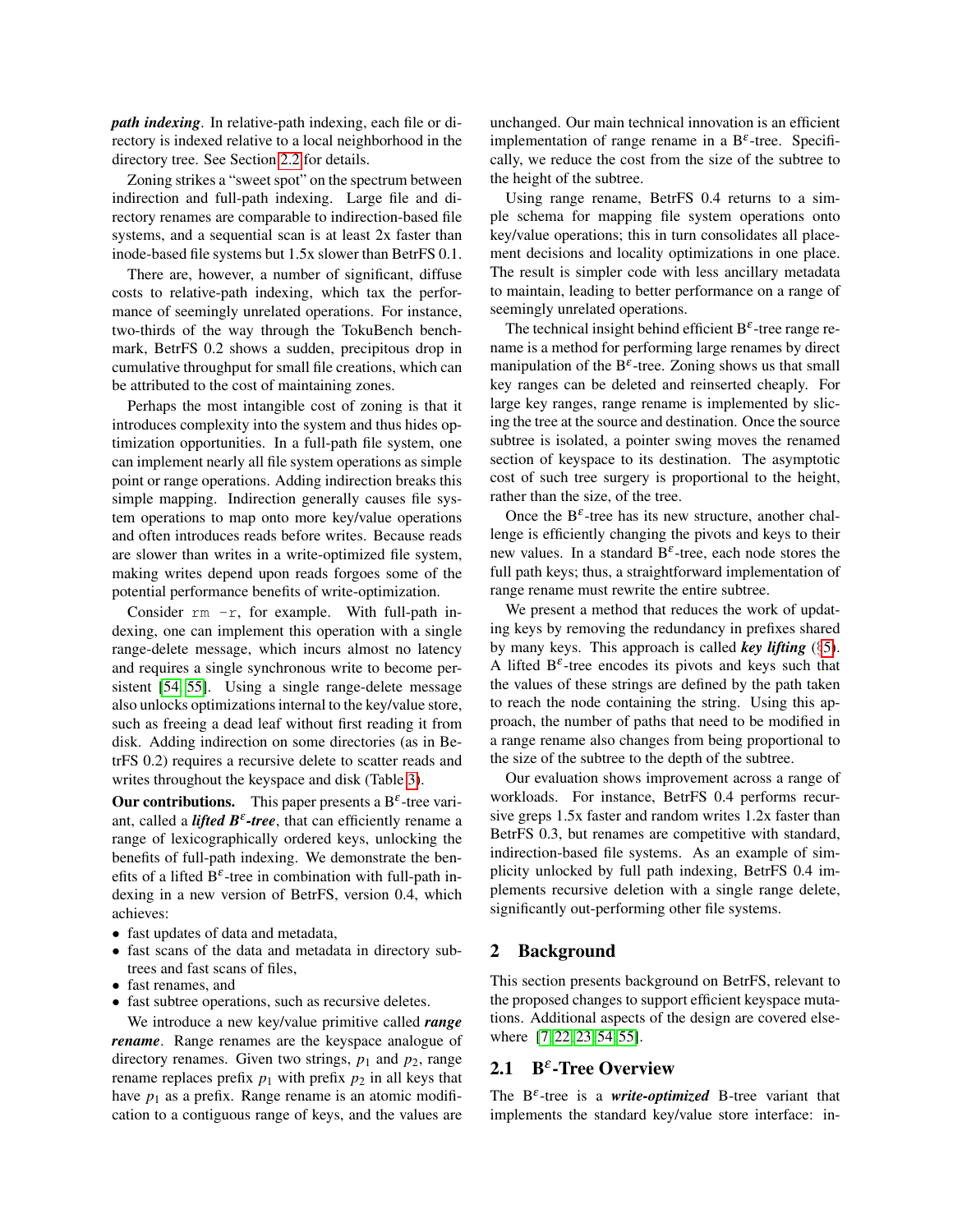sert, delete, point query, and predecessor and successor queries (i.e., range queries). By write-optimized, we mean the insertions and deletions in  $B^{\varepsilon}$ -trees are orders of magnitude faster than in a B-tree, while point queries are just as fast as in a B-tree. Furthermore, range queries and sequential insertions and deletions in  $B^{\varepsilon}$ -trees can run at near disk bandwidth.

Because insertions are much faster than queries, the common read-modify-write pattern can become bottlenecked on the read. Therefore, B<sup>ε</sup> -trees provide an *upsert* that logically encodes, but lazily applies a readmodify-write of a key-value pair. Thus, upserts are as fast as inserts.

Like B-trees,  $B^{\varepsilon}$ -trees store key/value pairs in nodes, where they are sorted by key order. Also like B-trees, interior nodes store pointers to children, and *pivot keys* delimit the range of keys in each child.

The main distinction between  $B^{\varepsilon}$ -trees and B-trees is that interior B<sup>ε</sup> -tree nodes are augmented to include *mes*sage buffers. A  $B^{\varepsilon}$ -tree models all changes (inserts, deletes, upserts) as *messages*. Insertions, deletions, and upserts are implemented by inserting messages into the buffers, starting with the root node. A key technique behind write-optimization is that messages can accumulate in a buffer, and are flushed down the tree in larger batches, which amortize the costs of rewriting a node. Most notably, this batching can improve the costs of small, random writes by orders of magnitude.

Since messages lazily propagate down the tree, queries may require traversing the entire root-to-leaf search path, checking for relevant messages in each buffer along the way. The newest target value is returned (after applying pending upsert messages, which encode key/value pair modifications).

In practice,  $B^{\varepsilon}$ -trees are often configured with large nodes (typically  $\geq$ 4MiB) and fanouts (typically  $\leq$ 16) to improve performance. Large nodes mean updates are applied in large batches, but large nodes also mean that many contiguous key/value pairs are read per I/O. Thus, range queries can run a near disk bandwidth, with at most one random I/O per large node.

The  $B^{\varepsilon}$ -tree implementation in BetrFS supports both *point* and *range* messages; range messages were introduced in v0.2 [\[54\]](#page-15-1). A point message is addressed to a single key, whereas a range message is applied to a contiguous range of keys. Thus far, range messages have only been used for deleting a range of contiguous keys with a single message. In our experience, range deletes give useful information about the keyspace that is hard to infer from a series of point deletions, such as dropping obviated insert and upsert messages.

The  $B^{\varepsilon}$ -tree used in BetrFS supports transactions and crash consistency as follows. The  $B^{\varepsilon}$ -tree internally uses a logical timestamp for each message and MVCC to implement transactions. Pending messages can be thought of as a history of recent modifications, and, at any point in the history, one can construct a consistent view of the data. Crash consistency is ensured using logical logging, i.e., by logging the inserts, deletes, etc, performed on the tree. Internal operations, such as node splits, flushes, etc, are not logged. Nodes are written to disk using copyon-write. At a periodic checkpoint (every 5 seconds), all dirty nodes are written to disk and the log can be trimmed. Any unreachable nodes are then garbage collected and reused. Crash recovery starts from the last checkpoint, replays the logical redo log, and garbage collects any unreachable nodes; as long as an operation is in the logical log, it will be recoverable.

## <span id="page-2-0"></span>2.2 BetrFS Overview

BetrFS translates VFS-level operations into  $B^{\varepsilon}$ -tree operations. Across versions, BetrFS has explored schema designs that map VFS-level operations onto  $B^{\varepsilon}$ -tree operations as efficiently as possible.

All versions of BetrFS use two  $B^{\varepsilon}$ -trees: one for file data and one for file system metadata. The  $B^{\varepsilon}$ -tree implementation supports transactions, which we use internally for operations that require more than one message. BetrFS does not expose transactions to applications, which introduce some more complex issues around system call semantics [\[25,](#page-13-3) [35,](#page-14-3) [39,](#page-14-4) [46\]](#page-14-5).

In BetrFS 0.1, the metadata  $B^{\varepsilon}$ -tree maps a full path onto the typical contents of a stat structure, including owner, modification time, and permission bits. The data  $B^{\varepsilon}$ -tree maps keys of the form  $(p, i)$ , where p is the full path to a file and *i* is a block number within that file, to 4KB file blocks. Paths are sorted in a variant of depthfirst traversal order.

This full-path schema means that entire sub-trees of the directory hierarchy are stored in logically contiguous ranges of the key space. For instance, this design enabled BetrFS 0.1 to perform very fast recursive directory traversals (e.g. find or recursive grep).

Unfortunately, with this schema, file and directory renames do not map easily onto key/value store operations. In BetrFS 0.1, file and directory renames were implemented by copying the file or directory from its old location to the new location. As a result, renames were orders of magnitude slower than conventional file systems.

BetrFS 0.2 improved rename performance by replacing the full-path indexing schema of BetrFS 0.1 with a *relative-path* indexing schema [\[54,](#page-15-1) [55\]](#page-15-0). The goal of relative path indexing is to get the rename performance of inode-based file systems and the recursive-directorytraversal performance of a full-path indexing file system.

BetrFS 0.2 accomplishes this by partitioning the directory hierarchy into a collection of connected regions called *zones*. Each zone has a single root file or directory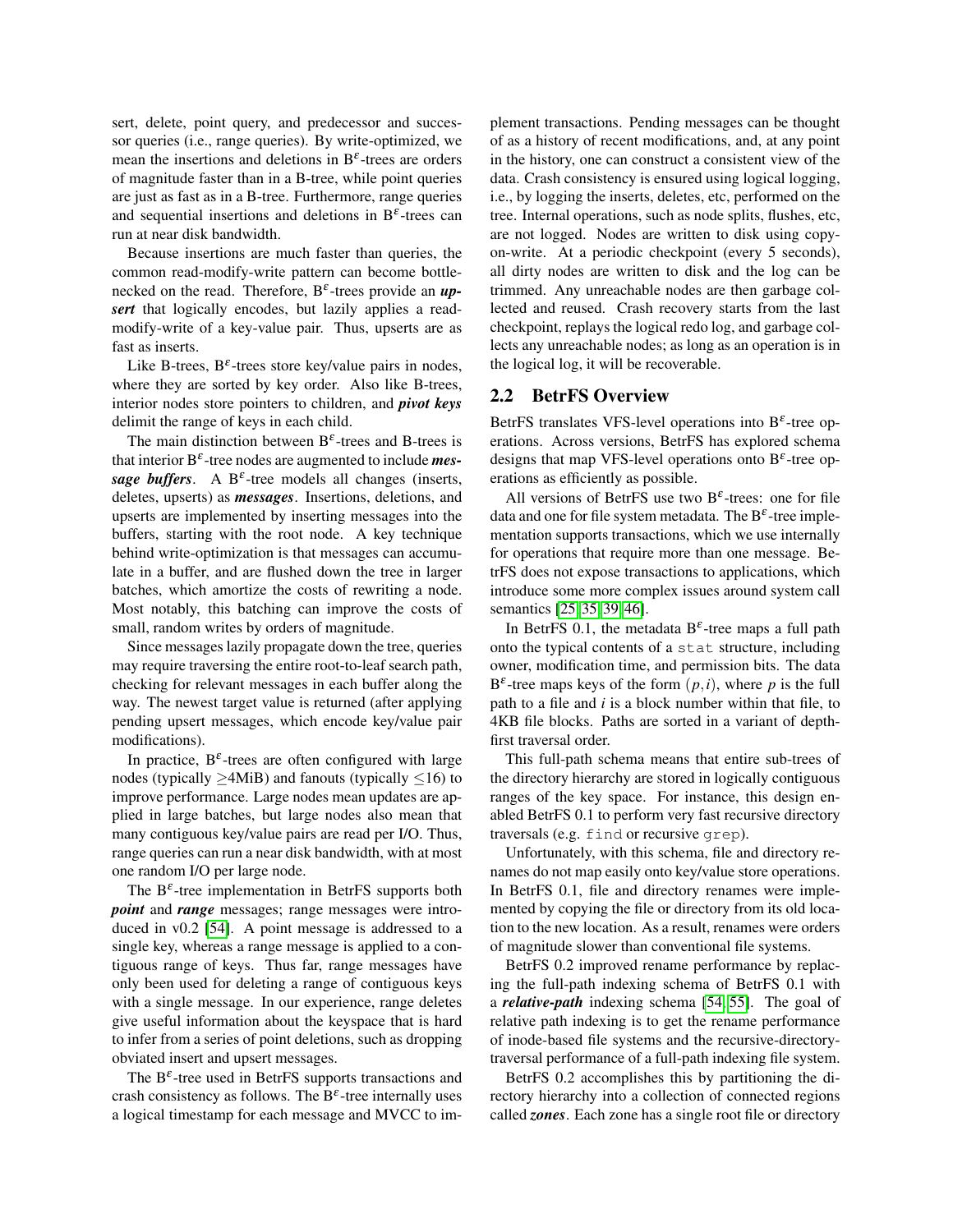and, if the root of a zone is a directory, it may contain sub-directories of that directory. Each zone is given a zone ID (analogous to an inode number).

Relative-path indexing made renames on BetrFS 0.2 almost as fast as inode-based file systems and recursivedirectory traversals almost as fast as BetrFS 0.1.

However, our experience has been that relative-path indexing introduces a number of overheads and precludes other opportunities for mapping file-system-level operations onto  $B^{\varepsilon}$ -tree operations. For instance, must be split and merged to keep all zones within a target size range. These overheads became a first-order performance issue, for example, the Tokubench benchmark results for BetrFS 0.2.

Furthermore, relative-path indexing also has bad worst-case performance. It is possible to construct arrangements of nested directories that will each reside in their own zone. Reading a file in the deepest directory will require reading one zone per directory (each with its own I/O). Such a pathological worst case is not possible with full-path indexing in a  $B^{\varepsilon}$ -tree, and an important design goal for BetrFS is keeping a reasonable bound on the worst cases.

Finally, zones break the clean mapping of directory subtrees onto contiguous ranges of the key space, preventing us from using range-messages to implement bulk operations on entire subtrees of the directory hierarchy. For example, with full-path indexing, we can use rangedelete messages not only to delete files, but entire subtrees of the directory hierarchy. We could also use range messages to perform a variety of other operations on subtrees of the directory hierarchy, such as recursive chmod, chown, and timestamp updates.

The goal of this paper is to show that, by making rename a first-class key/value store operation, we can use full-path indexing to produce a simpler, more efficient, and more flexible system end-to-end.

## 3 Overview

The goal of this section is to explain the performance considerations behind our data structure design, and to provide a high-level overview of that design.

Our high-level strategy is to simply copy small files and directories in order to preserve locality—i.e., copying a few-byte file is no more expensive than updating a pointer. Once a file or directory becomes sufficiently large, copying the data becomes expensive and of diminishing value (i.e., the cost of indirection is amortized over more data). Thus, most of what follows is focused on efficient rename of *large* files and directories, large meaning at least as large as a  $B^{\varepsilon}$ -tree node.

Since we index file and directory data and metadata by full path, a file or directory rename translates into a prefix replacement on a *contiguous* range of keys. For example, if we rename directory /tmp/draft to /home/paper/final, then we want to find all keys in the  $B^{\varepsilon}$ -tree that begin with /tmp/draft and replace that prefix with /home/paper/final. This involves both updating the key itself, and updating its location in the  $B^{\varepsilon}$ -tree so that future searches can find it.

Since the affected keys form a contiguous range in the  $B^{\varepsilon}$ -tree, we can move the keys to their new (logical) home without moving them physically. Rather, we can make a small number of pointer updates and other changes to the tree. We call this step *tree surgery*. We then need to update all the keys to contain their new prefix, a process we call *batched key update*.

In summary, the algorithm has two high-level steps: **Tree Surgery.** We identify a subtree of the  $B^{\varepsilon}$ -tree that includes all keys in the range to be renamed (Figure [1\)](#page-4-0). Any *fringe* nodes (i.e., on the left and right extremes of the subtree), which contain both related and unrelated keys, are split into two nodes: one containing only affected keys and another containing only un-affected keys. The number of fringe nodes will be at most logarithmic in the size of the sub-tree. At the end of the process, we will have a subtree that contains only keys in the range being moved. We then change the pivot keys and pointers to move the subtree to its new parent.

Batched Key Updates. Once a subtree has been logically renamed, full-path keys in the subtree will still reflect the original key range. We propose a  $B^{\varepsilon}$ -tree modification to make these key updates efficient. Specifically, we modify the  $B^{\varepsilon}$ -tree to factor out common prefixes from keys in a node, similar to prefix-encoded compression. We call this transformation *key lifting*. This transformation does not lose any information—the common prefix of keys in a node can be inferred from the pivot keys along the path from the root to the node by concatenating the longest common prefix of enclosing pivots along the path. As a result of key lifting, once we perform tree surgery to isolate the range of keys affected by a rename, the prefix to be replaced in each key will already be removed from every key in the sub-tree. Furthermore, since the omitted prefixes are inferred from the sub-tree's parent pivots, moving the sub-tree to its new parent implicitly replaces the old prefix with the new one. Thus a large subtree can be left untouched on disk during a range rename. In the worst case, only a logarithmic number of nodes on the fringe of the subtree will have keys that need to be updated.

Buffered Messages and Concurrency. Our range move operation must also handle any pending messages targeting the affected keys. These messages may be buffered in any node along a search path from the root to one of the affected keys. Our solution leverages the fact that messages have a logical timestamp and are ap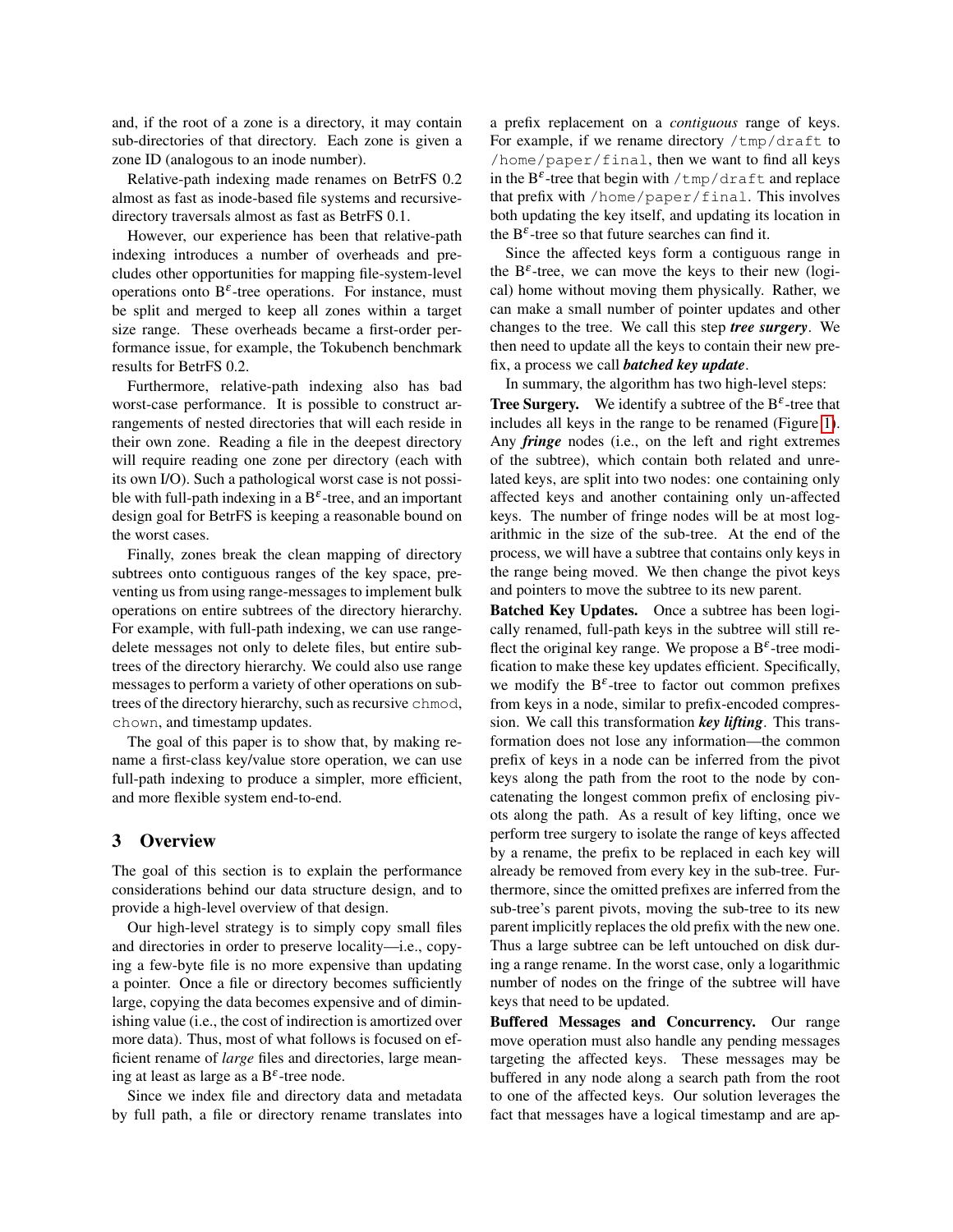plied in logical order. Thus, it is sufficient to ensure that pending messages for a to-be-renamed subtree must be flushed into the subtree before we begin the tree surgery for a range rename.

Note that most of the work in tree surgery involves node splits and merges, which are part of normal  $B^{\varepsilon}$ -tree operation. Thus the tree remains a "valid"  $B^{\varepsilon}$ -tree during this phase of the range move. Only the pointer swaps need to be serialized with other operations. Thus this approach does not present a concurrency bottleneck.

The following two sections explain tree surgery and lifting in more detail.

## 4 Tree Surgery

This section describes our approach to renaming a directory or large file via changes within the  $B^{\varepsilon}$ -tree, such that most of the data is not physically moved on disk. Files that are smaller than 4MiB reside in at most two leaves. We therefore move them by copying and perform tree surgery only on larger files and, for simplicity of the prototype, directories of any size.

For the sake of discussion, we assume that a rename is moving a source file over an existing destination file; the process would work similarly (but avoid some work) in the case where the destination file does not exist. Our implementation respects POSIX restrictions for directories (i.e., you cannot rename over a non-empty destination directory), but our technique could easily support different directory rename semantics. In the case of renaming over a file, where a rename implicitly deletes the destination file, we use transactions in the  $B^{\varepsilon}$ -tree to insert both a range delete of the destination and a range rename of the source; these messages are applied atomically.

This section also operates primarily at the  $B^{\varepsilon}$ -tree level, not the directory namespace. Unless otherwise noted, pointers are pointers within the  $B^{\varepsilon}$ -tree.

In renaming a file, the goal is to capture a range of contiguous keys and logically move these key/value pairs to a different point in the tree. For anything large enough to warrant using this rename approach, some  $B^{\varepsilon}$ -tree nodes will exclusively store messages or key/value pairs for the source or destination, and some may include unrelated messages or key/value pairs before and after in sort order, corresponding to the left and right in the tree.

An important abstraction for tree surgery is the *Lowest* **Common Ancestor**, or  $(LCA)$ , of two keys: the  $B^{\varepsilon}$ -tree node lowest in the tree on the search path for both keys (and hence including all keys in between). During a rename, the source and destination will each have an LCA, and they may have the same LCA.

The first step in tree surgery is to find the source LCA and destination LCA. In the process of identifying the LCAs, we also flush any pending messages for the source

<span id="page-4-0"></span>

Figure 1: Slicing /gray between /black and /white.

or destination key range, so that they are buffered at or below the corresponding LCAs.

Slicing. The second step is to slice out the source and destination from any shared nodes. The goal of slicing is to separate unrelated key-value pairs that are not being moved but are packed into the same  $B^{\varepsilon}$ -tree node as keyvalue pairs that are being moved. Slicing uses the same code used for standard  $B^{\varepsilon}$ -tree node splits, but slicing divides the node at the slicing key rather than picking a key in the middle of the node. As a result, slicing may result in nodes that temporarily violate constraints on target node size and fanout. However, these are performance, not correctness, constraints, so we can let queries continue concurrently, and we restore these invariants before completing the rename.

Figure [1](#page-4-0) depicts slicing the sub-tree containing all gray keys from a tree with black, gray, and white keys. The top node is the parent of the LCA. Because messages have been flushed to the LCA, the parent of the LCA contains no messages related to gray. Slicing proceeds up the tree from the leaves, and only operates on the left and right fringe of the gray sub-tree. Essentially, each fringe node is split into two smaller  $B^{\varepsilon}$ -tree nodes (see steps b and c). All splits, as well as later transplanting and healing, happen when the nodes are pinned in memory. During surgery, they are dirtied and written at the next checkpoint. Eventually, the left and right edge of an exclusively-gray subtree (step d) is pinned, whereas interior, all-grey nodes may remain on disk.

Our implementation requires that the source and destination LCA be at the same height for the next step. Thus, if the LCAs are not at the same level of the tree, we slice up to an ancestor of the higher LCA. The goal of this choice is to maintain the invariant that all  $B^{\varepsilon}$ -tree leaves be at the same depth.

Transplant. Once the source and destination are both sliced, we then swap the pointers to each sub-tree in the respective parents of LCAs. We then insert a rangedelete message at the source (which now points to a sub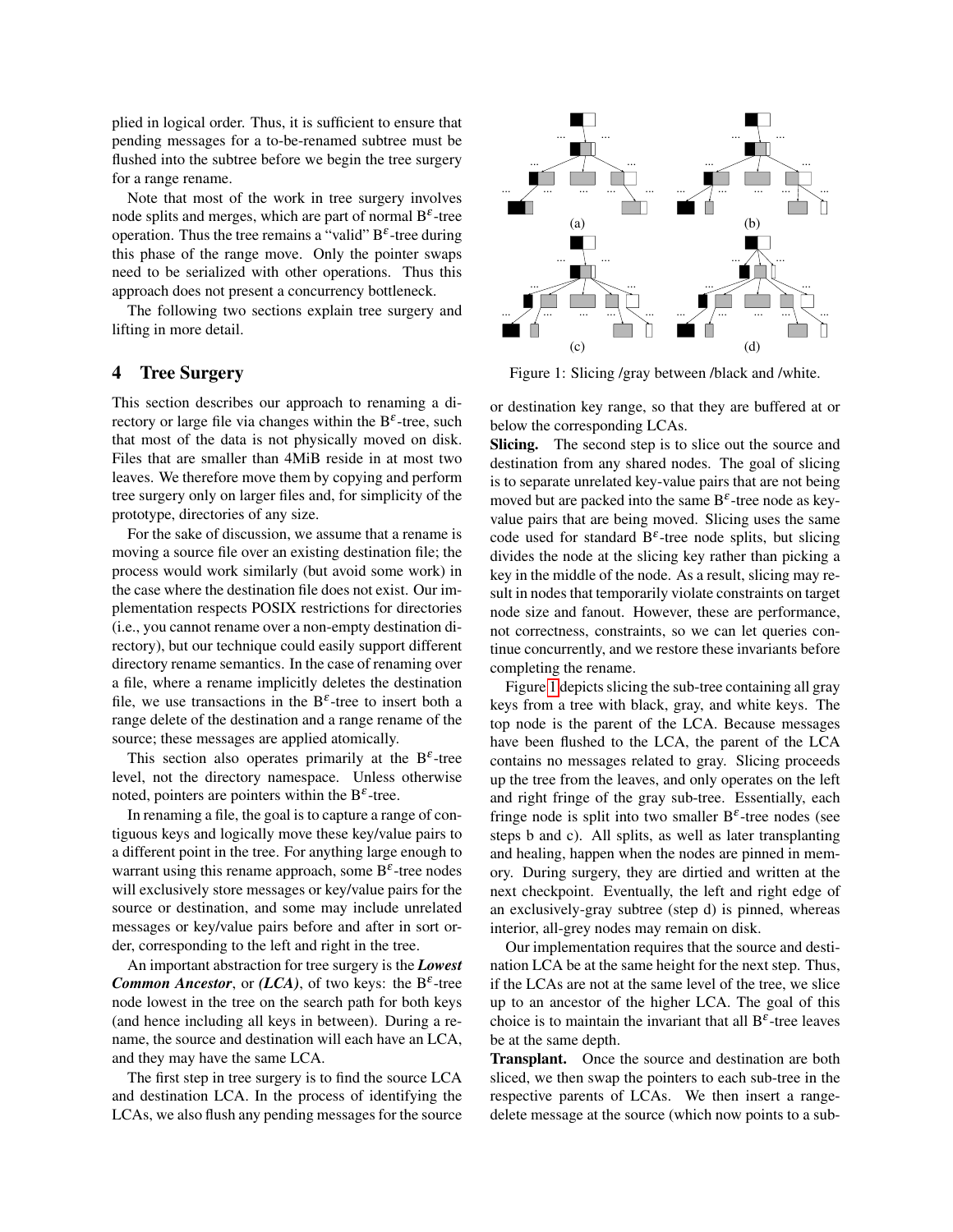tree containing all the data in the file that used to reside at the destination of the rename). The  $B^{\varepsilon}$ -tree's builtin garbage collection will reclaim these nodes.

**Healing.** Our  $B^{\varepsilon}$ -tree implementation maintains the invariant that all internal nodes have between 4 and 16 children, which bounds the height of the tree. After the transplant completes, however, there may be a number of in-memory  $B^{\varepsilon}$ -tree nodes at the fringe around the source and destination that have fewer than 4 children.

We handle this situation by triggering a rebalancing within the tree. Specifically, if a node has only one child, the slicing process will merge it after completing the work of the rename.

Crash Consistency. In general, BetrFS ensures crash consistency by keeping a redo log of pending messages and applying messages to nodes copy-on-write. At periodic intervals, BetrFS ensures that there is a consistent checkpoint of the tree on disk. Crash recovery simply replays the redo log since the last checkpoint. Range rename works within this framework.

A range rename is *logically applied* and persisted as soon as the message is inserted into the root buffer and the redo log. If the system crashes after a range rename is logged, the recovery will see a prefix of the message history that includes the range rename, and it will be logically applied to any queries for the affected range.

Tree surgery occurs when a range rename message is flushed to a node that is likely an LCA. Until surgery completes, all fringe nodes, the LCAs, and the parents of LCAs are pinned in memory and dirtied. Upon completion, these nodes will be unpinned and written to disk, copy-on-write, no later than the next  $B^{\varepsilon}$ -tree checkpoint.

If the system crashes after tree surgery begins but before surgery completes, the recovery code will see a consistent checkpoint of the tree as it was before the tree surgery. The same is true if the system crashes after tree surgery but before the next checkpoint (as these postsurgery nodes will not be reachable from the checkpoint root). Because a B<sup> $\varepsilon$ </sup>-tree checkpoint flushes all dirty nodes, if the system crashes after a  $B^{\varepsilon}$ -tree checkpoint, all nodes affected by tree surgery will be on disk.

At the file system level, BetrFS has similar crash consistency semantics to metadata-only journaling in ext4. The  $B^{\varepsilon}$ -tree implementation itself implements full data journaling [\[54,](#page-15-1) [55\]](#page-15-0), but BetrFS allows file writes to be buffered in the VFS, weakening this guarantee end-toend. Specifically, file writes may be buffered in the VFS caches, and are only logged in the recovery journal once the VFS writes back a dirty page (e.g., upon an fsync or after a configurable period). Changes to the directory tree structure, such as a rename or mkdir are persisted to the log immediately. Thus, in the common pattern of writing to a temporary file and then renaming it, it is possible for the rename to appear in the log before the writes. In this situation and in the absence of a crash, the writes will eventually be logged with the correct, renamed key, as the in-memory inode will be up-to-date with the correct  $B^{\varepsilon}$ -tree key. If the system crashes, these writes can be lost; as with a metadata-journaled file system, the developer must issue an fsync before the rename to ensure the data is on disk.

Latency. A rename returns to the user once a log entry is in the journal and the root of the  $B^{\varepsilon}$ -trees are locked. At this point, the rename has been applied in the VFS to in-memory metadata, and as soon as the log is fsynced, the rename is durable.

We then hand off the rest of the rename work to two background threads to do the cutting and healing. The prototype in this paper only allows a backlog of one pending, large rename, since we believe that concurrent renames are relatively infrequent. The challenge in adding a rename work queue is ensuring consistency between the work queue and the state of the tree.

Atomicity and Transactions. The  $B^{\varepsilon}$ -tree in BetrFS implements multi-version concurrency control by augmenting messages with a logical timestamp. Messages updating a given key range are always applied in logical order. Multiple messages can share a timestamp, giving them transactional semantics.

To ensure atomicity for a range rename, we create an MVCC "hazard": read transactions "before" the rename must complete before the surgery can proceed. Tree nodes in BetrFS are locked with reader-writer locks. We write-lock tree nodes hand-over-hand, and left-to-right to identify the LCAs. Once the LCAs are locked, this serializes any new read or write transactions until the rename completes. The lock at the LCA creates a "barrier" operations can complete "above" or "below" this lock in the tree, although the slicing will wait for concurrent transactions to complete before write-locking that node. Once the transplant completes, the write-locks on the parents above LCAs are released.

For simplicity, we also ensure that all messages in the affected key range(s) that logically occur before the range rename are flushed below the LCA before the range rename is applied. All messages that logically occur after the rename follow the new pointer path to the destination or source. This strategy ensures that, when each message is flushed and applied, it sees a point-intime consistent view of the subtree.

Complexity. At most 4 slices are performed, each from the root to a leaf, dirtying nodes from the LCA along the slicing path. These nodes will need to be read, if not in cache, and written back to disk as part of the checkpointing process. Therefore the number of I/Os is at most proportional to the height of the  $B^{\varepsilon}$ -tree, which is logarithmic in the size of the tree.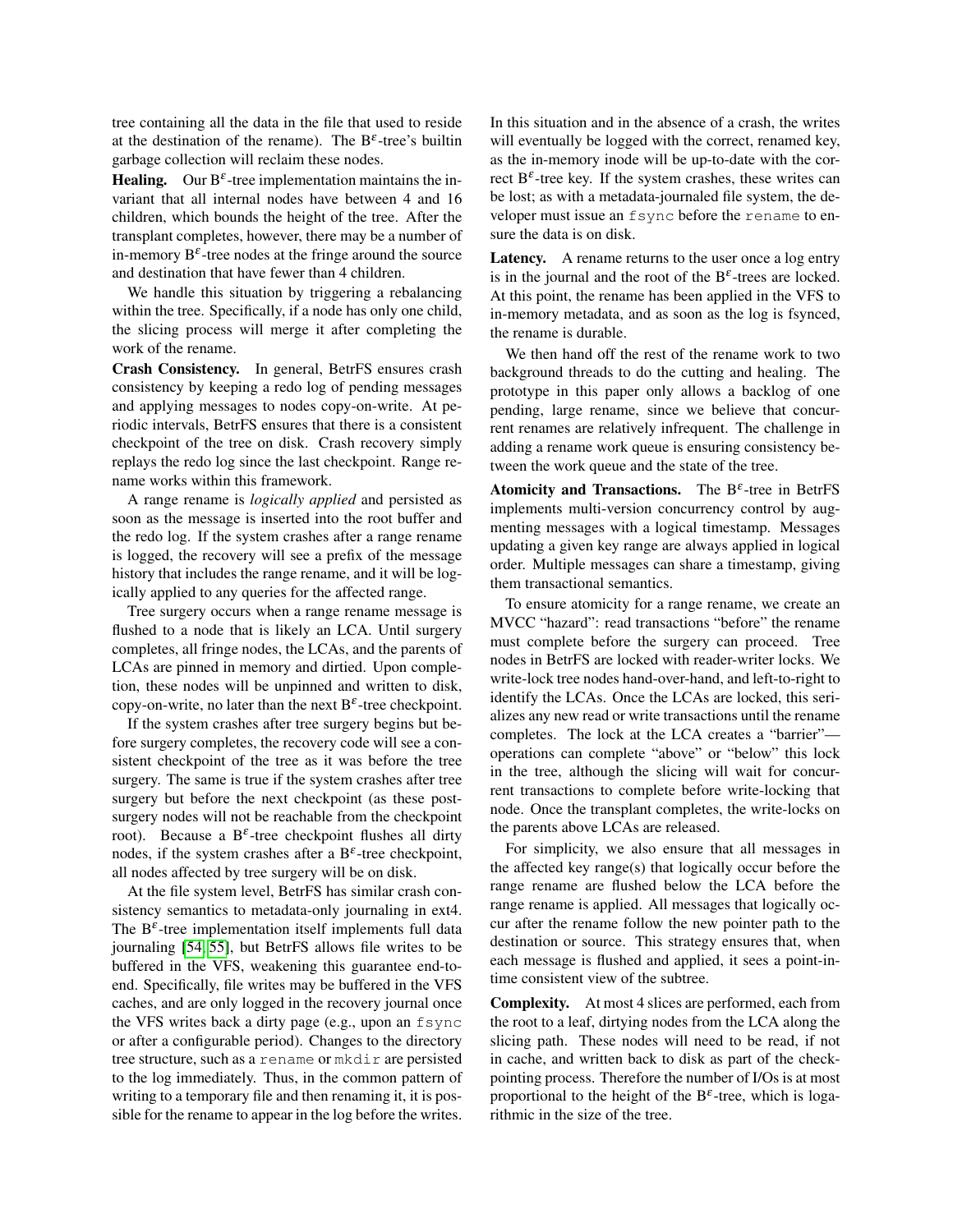## <span id="page-6-0"></span>5 Batched Key Updates

After tree-surgery completes, there will be a subtree where the keys are not coherent with the new location in the tree. As part of a rename, the prefixes of all keys in this subtree need to be updated. For example, suppose we execute 'mv /foo /bar'. After surgery, any messages and key/value pairs for file /foo/bas will still have a key that starts with / foo. These keys need to be changed to begin with /bar. The particularly concerning case is when /foo is a very large subtree and has interior nodes that would otherwise be untouched by the tree surgery step; our goal is to leave these nodes untouched as part of rename, and thus reduce the cost of key changes from the size of the rename tree to the height of the rename tree.

We note that keys in our tree are highly redundant. Our solution reduces the work of changing keys by reducing the redundancy of how keys are encoded in the tree. Consider the prefix encoding for a sequence of strings. In this compression method, if two strings share a substantial longest common prefix (lcp), then that lcp is only stored once. We apply this idea to  $B^{\varepsilon}$ -trees. The lcp of all keys in a subtree is removed from the keys and stored in the subtree's parent node. We call this approach *key lifting* or simply *lifting* for short.

At a high level, our lifted  $B^{\varepsilon}$ -tree stores a node's common, lifted key prefix in the node's parent, alongside the parent's pointer to the child node. Child nodes only store differing key suffixes. This approach encodes the complete key in the path taken to reach a given node.

Lifting requires a schema-level invariant that keys with a common prefix are adjacent in the sort order. As a simple example, if one uses memcmp to compare keys (as BetrFS does), then lifting will be correct. This invariant ensures that, if there is a common prefix between any two pivot keys, all keys in that child will have the same prefix, which can be safely lifted. More formally:

**Invariant 1** Let  $T'$  be a subtree in a  $B^{\varepsilon}$ -tree with full*path indexing. Let p and q be the pivots that enclose T'. That is, if T*<sup>0</sup> *is not the first or last child of its parent, then*  $p$  and  $q$  are the enclosing pivots in the parent of  $T'$ . If  $T'$ *is the first child of its parent, then q is the first pivot and*  $p$  is the left enclosing pivot of the parent of  $T'$ .

*Let s be the longest common prefix of p and q. Then all keys in*  $T'$  *begin with s.* 

Given this invariant, we can strip *s* from the beginning of every message or key/value pair in  $T'$ , only storing the non-lifted suffix. Lifting is illustrated in Figure [2,](#page-6-1) where the common prefix in the first child is "/b/", which is removed from all keys in the node and its children (indicated with strikethrough text). The common prefix (indicated with purple) is stored in the parent. As one moves toward leaves, the common prefix typically be-

<span id="page-6-1"></span>

Figure 2: Example nodes in a lifted  $B^{\varepsilon}$ -tree. Since the middle node is bounded by two pivots with common prefix "/b/" (indicated by purple text), all keys in the middle node and its descendants must have this prefix in common. Thus this prefix can be omitted from all keys in the middle node (and all its descendants), as indicated by the strike-through text. Similarly, the bottom node (a leaf) is bounded by pivots with common prefix "/b/4/", so this prefix is omitted from all its keys.

comes longer ("/b/4/" in Figure [2\)](#page-6-1), and each level of the tree can lift the additional common prefix.

Reads can reconstruct the full key by concatenating prefixes during a root-to-leaf traversal. In principle, one need not store the lifted prefix (*s*) in the tree, as it can be computed from the pivot keys. In our implementation, we do memoize the lifted prefix for efficiency.

As messages are flushed to a child, they are modified to remove the common prefix. Similarly, node splits and merges ensure that any common prefix between the pivot keys is lifted out. It is possible for all of the keys in *T* 0 to share a common prefix that is longer than *s*, but we only lift *s* because maintaining this amount of lifting hits a sweet spot: it is enough to guarantee fast key updates during renames, but it requires only local information at a parent and child during splits, merges, and insertions.

Lifting is completely transparent to the file system. From the file system's perspective, it is still indexing data with a key/value store that is keyed by full-path; the only difference from the file system's perspective is that the key/value store completes some operations faster.

Lifting and Renames. In the case of renames, lifting dramatically reduces the work to update keys. During a rename from *a* to *b*, we slice out a sub-tree containing exactly those keys that have *a* as a prefix. By the lifting invariant, the prefix *a* will be lifted out of the sub-tree, and the parent of the sub-tree will bound it between two pivots whose common prefix is *a* (or at least includes *a*—the pivots may have an even longer common pre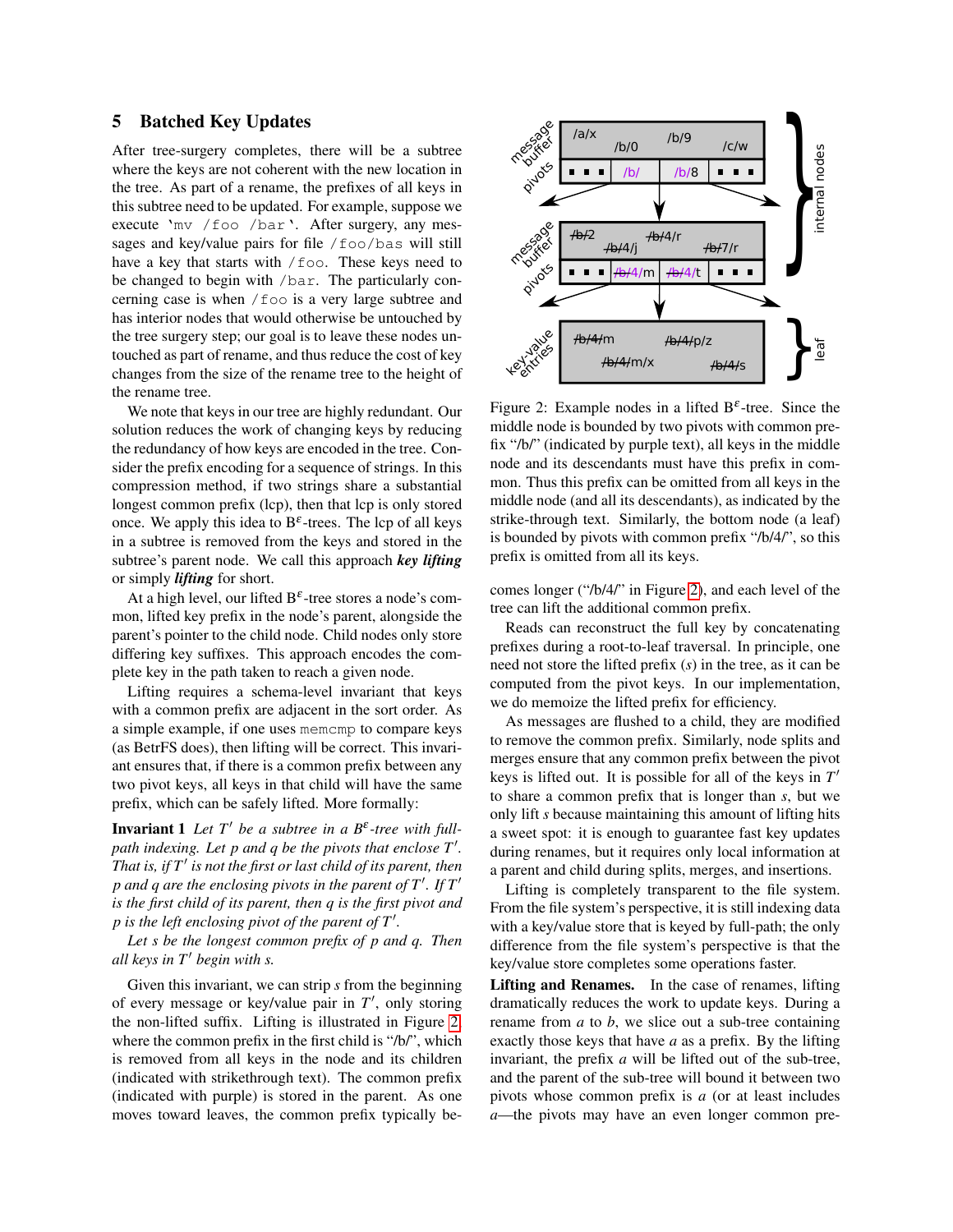fix). After we perform the pointer swing, the sub-tree will be bounded in its new parent by pivots that have *b* as a common prefix. Thus, by the lifting invariant, all future queries will interpret all the keys in the sub-tree has having *b* as a prefix. Thus, with lifting, the pointer swing implicitly performs the batch key-prefix replacement, completing the rename.

Complexity. During tree surgery, there is lifting work along all nodes that are sliced or merged. However, the number of such nodes is at most proportional to the height of the tree. Thus, the number of nodes that must be lifted after a rename is no more than the nodes that must be sliced during tree surgery, and proportional to the height of the tree.

## 6 Implementation Details

Simplifying key comparison. One small difference in the BetrFS 0.4 and BetrFS 0.3 key schemas is that BetrFS 0.4 adjusted the key format so that memcmp is sufficient for key comparison. We found that this change simplified the code, especially around lifting, and helped CPU utilization, as it is hard to compare bytes faster than a well-tuned memcmp.

Zone maintenance. A major source of overheads in BetrFS 0.3 is tracking metadata associated with zones. Each update involves updating significant in-memory bookkeeping; splitting and merging zones can also be a significant source of overhead (c.f., Figure [3\)](#page-8-0). BetrFS 0.4 was able to delete zone maintenance code, consolidating this into the  $B^{\varepsilon}$ -tree's internal block management code.

Hard Links. BetrFS 0.4 does not support hard links. In future work, for large files, sharing sub-trees could also be used to implement hard links. For small files, zones could be reintroduced solely for hard links.

## 7 Evaluation

Our evaluation seeks to answer the following questions:

- (§[7.1\)](#page-7-0) Does full-path indexing in BetrFS 0.4 improve overall file system performance, aside from renames?
- (§[7.2\)](#page-8-1) Are rename costs acceptable in BetrFS 0.4?
- ( $\S$ [7.3\)](#page-9-0) What other opportunities does full-path indexing in BetrFS 0.4 unlock?
- ( $\S$ [7.4\)](#page-10-1) How does BetrFS 0.4 performance on application benchmarks compare to other file systems?

We compare BetrFS 0.4 with several file systems, including BetrFS 0.3 [\[14\]](#page-12-0), Btrfs [\[42\]](#page-14-6), ext4 [\[31\]](#page-13-4), nilfs2 [\[34\]](#page-14-7), XFS [\[47\]](#page-14-8), and ZFS [\[8\]](#page-12-7). Each file system's block size is 4096 bytes. We use the versions of XFS, Btrfs, ext4 that are part of the 3.11.10 kernel, and ZFS 0.6.5.11, downloaded from <www.zfsonlinux.org>. We use default recommended file system settings unless otherwise noted. For ext4 (and BetrFS), we disabled lazy inode table and journal initialization, as these features accelerate file system creation but slow down some operations on a freshly-created file system; we believe this configuration yields more representative measurements of the file system in steady-state. Each experiment was run a minimum of 4 times. Error bars indicate minimum and maximum times over all runs. Similarly, error  $\pm$  terms bound minimum and maximum times over all runs. Unless noted, all benchmarks are cold-cache tests and finish with a file-system sync. For BetrFS 0.3, we use the default zone size of 512 KiB.

In general, we expect BetrFS 0.3 to be the closest competitor to BetrFS 0.4, and focus on this comparison but include other file systems for context. Relative-path indexing is supposed to get most of the benefits of fullpath indexing, with affordable renames; comparing BetrFS 0.4 with BetrFS 0.3 shows the cost of relative-path indexing and the benefit of full-path indexing.

All experimental results were collected on a Dell Optiplex 790 with a 4-core 3.40 GHz Intel Core i7 CPU, 4 GB RAM, and a 500 GB, 7200 RPM SATA disk, with a 4096-byte block size. The system runs Ubuntu 14.04.5, 64-bit, with Linux kernel version 3.11.10. We boot from a USB stick with the root file system, isolating the file system under test to only the workload.

## <span id="page-7-0"></span>7.1 Non-Rename Microbenchmarks

Tokubench. The tokubench benchmark creates three million 200-byte files in a balanced directory tree, where no directory is allowed to have more than 128 children.

As Figure [3](#page-8-0) shows, zone maintenance in BetrFS 0.3 causes a significant performance drop around 2 million files. This drop occurs all at once because, at that point in the benchmark, all the top-level directories are just under the zone size limit. As a result, the benchmark goes through a period where each new file causes its top-level directory to split into its own zone. If we continue the benchmark long enough, we would see this happen again when the second-level directories reach the zone-size limit. In experiments with very long runs of Tokubench, BetrFS 0.3 never recovers this performance.

With our new rename implementations, zone maintenance overheads are eliminated. As a result, BetrFS 0.4 has no sudden drop in performance. Only nilfs2 comes close to matching BetrFS 0.4 on this benchmark, in part because nilfs2 is a log-structured file system. BetrFS 0.4 has over  $80\times$  higher cumulative throughput than ext4 throughout the benchmark.

Recursive directory traversals. In these benchmarks, we run find and recursive grep on a copy of the Linux kernel 3.11.10 source tree. The times taken for these operations are given in Table [1.](#page-8-2) BetrFS 0.4 outperforms BetrFS 0.3 by about 5% on find and almost 30% on grep. In the case of grep, for instance, we found that roughly the same total number of bytes were read from disk in both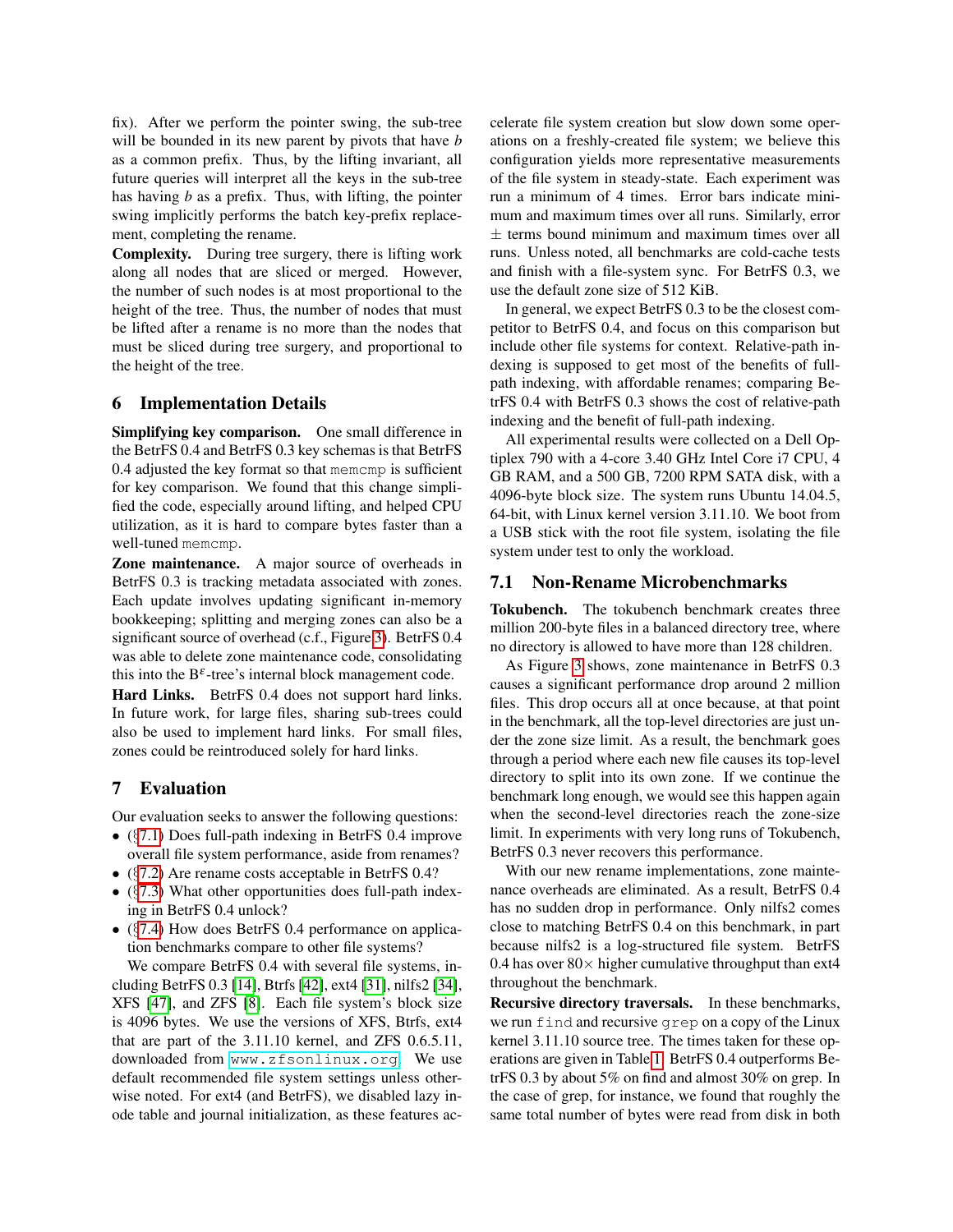<span id="page-8-0"></span>

Figure 3: Cumulative file creation throughput during the Tokubench benchmark (higher is better). BetrFS 0.4 outperforms other file systems by orders of magnitude and avoids the performance drop that BetrFS 0.3 experience due to its zone-maintenance overhead.

<span id="page-8-2"></span>

| File system  | find $(\sec)$   | $\text{grey}$ (sec) |  |
|--------------|-----------------|---------------------|--|
| BetrFS 0.4   | $0.233 \pm 0.0$ | $3.834 \pm 0.2$     |  |
| BetrFS 0.3   | $0.247 \pm 0.0$ | $5.859 \pm 0.1$     |  |
| <b>btrfs</b> | $1.311 \pm 0.1$ | $8.068 \pm 1.6$     |  |
| $ext{4}$     | $2.333 \pm 0.1$ | $42.526 \pm 5.2$    |  |
| xfs          | $6.542 \pm 0.4$ | 58.040 $\pm$ 12.2   |  |
| zfs          | $9.797 \pm 0.9$ | $346.904 \pm 101.5$ |  |
| nilfs2       | $6.841 \pm 0.1$ | $8.399 +$<br>02     |  |

Table 1: Time to perform recursive directory traversals of the Linux 3.11.10 source tree (lower is better). BetrFS 0.4 is significantly faster than every other file system, demonstrating the locality benefits of full-path indexing.

versions of BetrFS, but that BetrFS 0.3 issued roughly 25% more I/O transactions. For this workload, we also saw higher disk utilization in BetrFS 0.4 (40 MB/s vs. 25 MB/s), with fewer worker threads needed to drive the I/O. Lifting also reduces the system time by 5% on grep, but the primary savings are on I/Os. In other words, this demonstrates the locality improvements of full-path indexing over relative-path indexing. BetrFS 0.4 is anywhere from 2 to almost 100 times faster than conventional file systems on these benchmarks.

Sequential IO. Figure [4](#page-8-3) shows the throughput of sequential reads and writes of a 10GiB file (more than twice the size of the machine's RAM). All file systems measured, except ZFS, are above 100 MB/s, and the disk's raw read and write bandwidth is 132 MB/s.

Sequential reads in BetrFS 0.4 are essentially identical to those in BetrFS 0.3 and roughly competitive with other file systems. Both versions of BetrFS do not realize the full performance of the disk on sequential I/O, leaving up to 20% of the throughput compared to ext4 or Btrfs. This

<span id="page-8-3"></span>

Figure 4: Sequential IO bandwidth (higher is better). BetrFS 0.4 performs sequential IO at over 100 MB/s but up to 19% slower than the fastest competitor. Lifting introduces some overheads on sequential writes.

is inherited from previous versions of BetrFS and does not appear to be significantly affected by range rename. Profiling indicates that there is not a single culprit for this loss but several cases where writeback of dirty blocks could be better tuned to keep the disk fully utilized. This issue has improved over time since version 0.1, but in small increments.

Writes in BetrFS 0.4 are about 5% slower than in BetrFS 0.3. Profiling indicates this is because node splitting incurs additional computational costs to re-lift a split child. We believe this can be addressed in future work by either better overlapping computation with I/O or integrating key compression with the on-disk layout, so that lifting a leaf involves less memory copying.

Random writes. Table [2](#page-9-1) shows the execution time of a microbenchmark that issues 256K 4-byte overwrites at random offsets within a 10GiB file, followed by an fsync. This is 1 MiB of total data written, sized to run for at least several seconds on the fastest file system. BetrFS 0.4 performs small random writes approximately 400 to 650 times faster than conventional file systems and about 19% faster than BetrFS 0.3.

Summary. These benchmarks show that lifting and full-path indexing can improve performance over relative-path indexing for both reads and writes, from 5% up to  $2\times$ . The only case harmed is sequential writes. In short, lifting is generally more efficient than zone maintenance in BetrFS.

## <span id="page-8-1"></span>7.2 Rename Microbenchmarks

Rename performance as a function of file size. We evaluate rename performance by renaming files of different sizes and measuring the throughput. For each file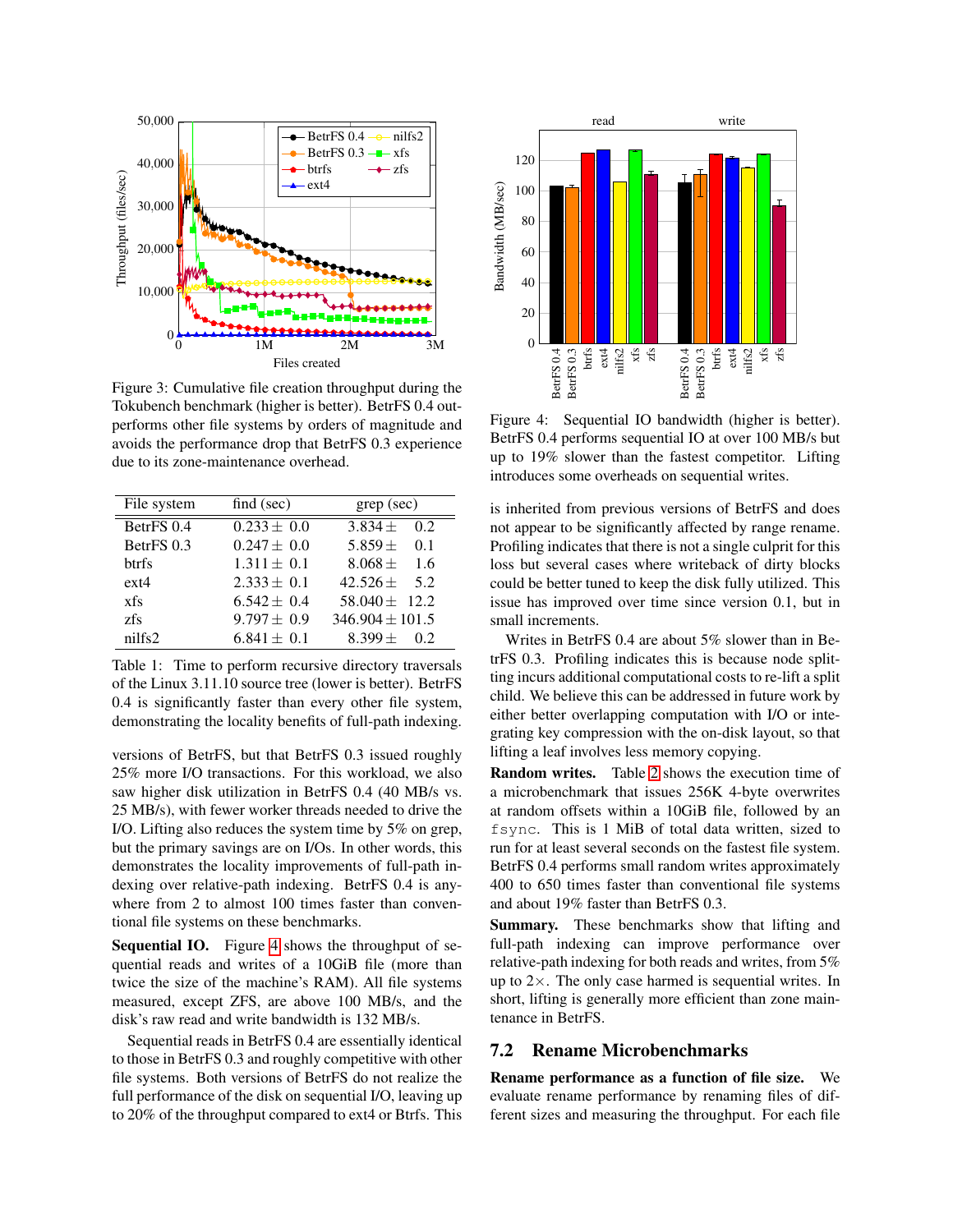<span id="page-9-1"></span>

| File system  |        | random write (sec) |
|--------------|--------|--------------------|
| BetrFS 0.4   | 4.9    | 0.3<br>$^{+}$      |
| BetrFS 0.3   | 5.9    | 0.1<br>$^{+}$      |
| <b>btrfs</b> | 2147.5 | 74<br>$+$          |
| $ext{4}$     | 2776.0 | $+ 40.2$           |
| xfs          | 2835.7 | 7 9<br>$^{+}$      |
| zfs          | 3288.9 | ± 394.7            |
| nilfs2       | 2013.1 | $\pm$ 19.1         |

Table 2: Time to perform 256K 4-byte random writes (1 MiB total writes, lower is better). BetrFS 0.4 is up to 600 times faster than other file systems on random writes.

size, we rename a file of this size 100 times within a directory and  $f$ sync the parent directory to ensure that the file is persisted on disk. We measure the average across 100 runs and report this as throughput, in Figure [5a.](#page-9-2)

In both BetrFS 0.3 and BetrFS 0.4, there are two modes of operation. For smaller objects, both versions of BetrFS simply copy the data. At 512 KiB and 4 MiB, BetrFS 0.3 and BetrFS 0.4, respectively, switch modes this is commensurate with the file matching the zone size limit and node size, respectively. For files above these sizes, both file systems see comparable throughput of simply doing a pointer swing.

More generally, the rename throughput of all of these file systems is somewhat noisy, but ranges from 30–120 renames per second, with nilfs2 being the fastest. Both variants of BetrFS are within this range, except when a rename approaches the node size in BetrFS 0.4.

Figure [5b](#page-9-2) shows rename performance in a setup carefully designed to incur the worst-case tree surgery costs in BetrFS 0.4. In this experiment, we create two directories, each with 1000 files of the given size. The benchmark renames the interleaved files from the source directory to the destination directory, so that they are also interleaved with the files of the given size in the destination directory. Thus, when the interleaved files are 4MB or larger, every rename requires two slices at both the source and destination directories. We fsync after each rename.

Performance is roughly comparable to the previous experiment for small files. For large files, this experiment shows the worst-case costs of performing four slices. Further, all slices will operate on different leaves.

Although this benchmark demonstrates that rename performance has potential for improvement in some carefully constructed worst-case scenarios, the cost of renames in BetrFS 0.4 is nonetheless bounded to an average cost of 454ms. We also note that this line flattens, as the slicing overheads grow logarithmically in the size of the renamed file. In contrast, renames in BetrFS 0.1 were unboundedly expensive, easily getting into minutes; bounding this worst case is significant progress for

<span id="page-9-2"></span>

(a) Rename throughput as a function of file size. This experiment was performed in the base directory of an otherwise empty file system.



File Size (Bytes, Log Scale)

(b) Rename throughput as a function of file size. This experiment interleaves the renamed files with other files of the same size in both the source and destination directories.

Figure 5: Rename throughput

the design of full-path-indexed file systems.

#### <span id="page-9-0"></span>7.3 Full-path performance opportunities

As a simple example of other opportunities for full-path indexing, consider deleting an entire directory (e.g., rm  $-rf$ ). POSIX semantics require checking permission to delete all contents, bringing all associated metadata into memory. Other directory deletion semantics have been proposed. For example, HiStar allows an untrusted administrator to *delete* a user's directory but not *read* the contents [\[56\]](#page-15-2).

We implemented a system call that uses range-delete messages to delete an entire directory sub-tree. This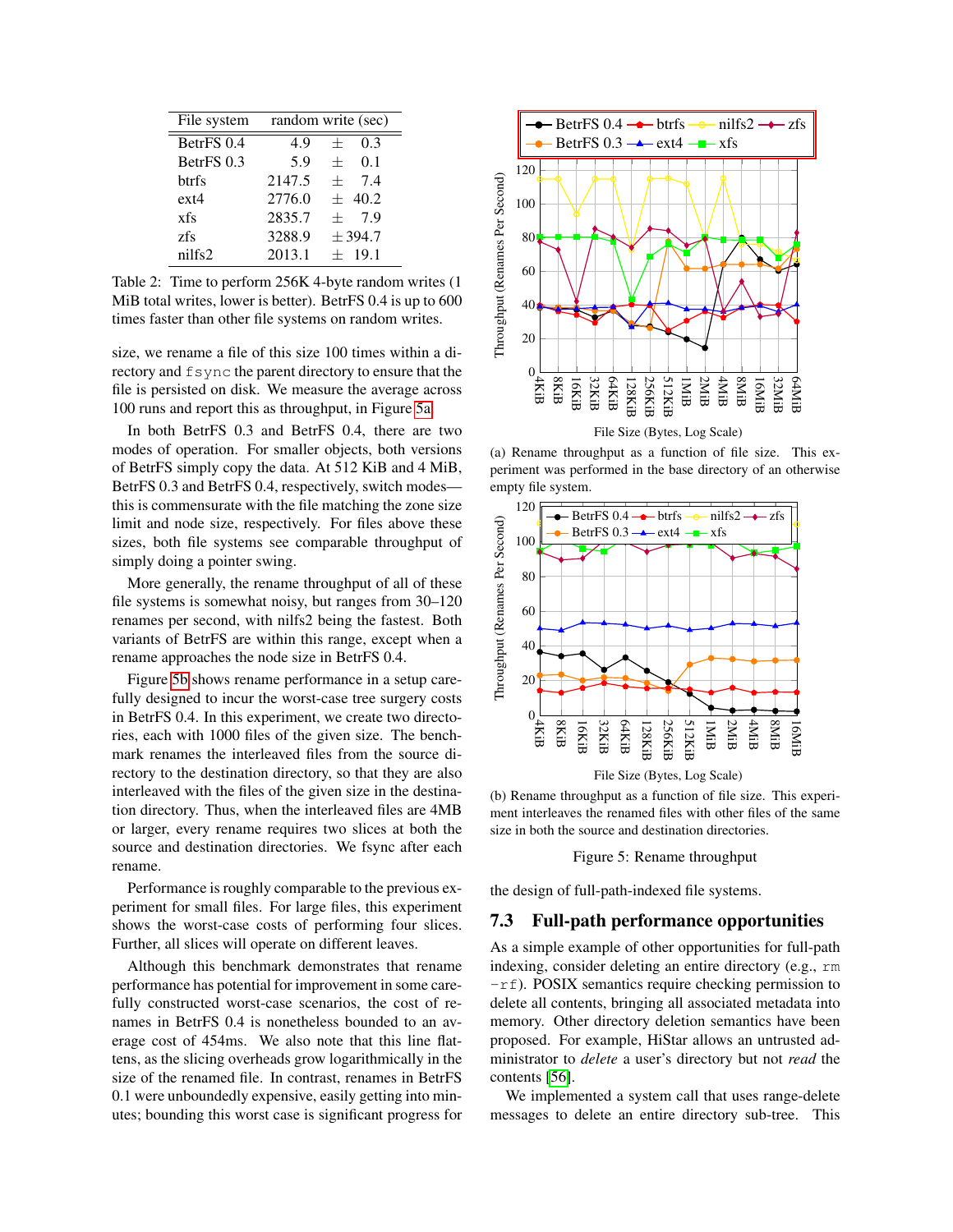<span id="page-10-0"></span>

| File system               | recursive delete (sec) |       |  |
|---------------------------|------------------------|-------|--|
| BetrFS 0.4 (range delete) | $0.053 +$              | 0.001 |  |
| BetrFS 0.4                | $3.351 +$              | 0.5   |  |
| BetrFS 0.3                | $2.711 +$              | 0.3   |  |
| htrfs                     | $2.762 +$              | 0.1   |  |
| $ext{4}$                  | $3.693 +$              | 2.2   |  |
| xfs                       | $7.971 +$              | 0.8   |  |
| zfs                       | $11.492 \pm$           | 0.1   |  |
| nilfs2                    | $9.472 +$              | 0.3   |  |

Table 3: Time to delete the Linux 3.11.10 source tree (lower is better). Full-path indexing in BetrFS 0.4 can remove a subtree in a single range delete, orders-ofmagnitude faster than the recursive strategy of  $rm -rf$ .

system call therefore accomplishes the same goal as rm -rf, but it does not need to traverse the directory hierarchy or issue individual unlink/rmdir calls for each file and directory in the tree. The performance of this system call is compared to the performance of  $rm -rf$  on multiple file systems in Table [3.](#page-10-0) We delete the Linux 3.11.10 source tree using either our recursive-delete system call or by invoking  $rm -rf$ .

A recursive delete operation is orders of magnitude faster than a brute-force recursive delete on all file systems in this benchmark. This is admittedly an unfair benchmark, in that it foregoes POSIX semantics, but is meant to illustrate the *potential* of range updates in a full-path indexed system. With relative-path indexing, a range of keys cannot be deleted without first resolving the indirection underneath. With full-path indexing, one could directly apply a range delete to the directory, and garbage collect nodes that are rendered unreachable.

There is a regression in regular  $rm -rf$  performance for BetrFS 0.4, making it slower than Btrfs and BetrFS 0.3. A portion of this is attributable to additional overhead on un-lifting merged nodes (similar to the overheads added to sequential write for splitting); another portion seems to be exercising inefficiencies in flushing a large number of range messages, which is a relatively new feature in the BetrFS code base. We believe this can be mitigated with additional engineering. This experiment also illustrates how POSIX semantics, that require reads before writes, can sacrifice performance in a write-optimized storage system.

More generally, full-path indexing has the potential to improve many recursive directory operations, such as changing permissions or updating reference counts.

## <span id="page-10-1"></span>7.4 Macrobenchmark performance

Figure [6a](#page-11-0) shows the throughput of 4 threads on the Dovecot 2.2.13 mailserver. We initialize the mailserver with 10 folders, each contains 2500 messages, and use 4 threads, each performs 1000 operations with 50% reads and 50% updates (marks, moves, or deletes).

Figure [6b](#page-11-0) measures rsync performance. We copy the Linux 3.11.10 source tree from a source directory to a destination directory within the same partition and file system. With the  $-\text{in-place}$  option, rsync writes data directly to the destination file rather than creating a temporary file and updating via atomic rename.

Figure [6c](#page-11-0) reports the time to clone the Linux kernel source code repository [\[28\]](#page-13-5) from a clone on the local system. The git diff workload reports the time to diff between the v4.14 and v4.07 Linux source tags.

Finally, Figure [6d](#page-11-0) reports the time to tar and un-tar the Linux 3.11.10 source code.

BetrFS 0.4 is either the fastest or a close second for 5 of the 7 application workloads. No other file system matches that breadth of performance.

BetrFS 0.4 represents a strict improvement over BetrFS 0.3 for these workloads. In particular, we attribute the improvement in the  $rsync$   $--in-plane$ , git and un-tar workloads to eliminating zone maintenance overheads. These results show that, although zoning represents a balance between full-path indexing and inodestyle indirection, full path indexing can improve application workloads by 3-13% over zoning in BetrFS without incurring unreasonable rename costs.

## 8 Related Work

WODs. Write-Optimized Dictionaries, or WODs, in-cluding LSM-trees [\[36\]](#page-14-0) and  $B^{\varepsilon}$ -trees [\[10\]](#page-12-6), are widely used in key-value stores. For example, BigTable [\[12\]](#page-12-8), Cassandra [\[26\]](#page-13-6), LevelDB [\[20\]](#page-13-7) and RocksDB [\[41\]](#page-14-9) use LSM-trees; TokuDB [\[49\]](#page-14-10) and Tucana [\[37\]](#page-14-11) use  $B^{\varepsilon}$ -trees.

A number of projects have enhanced WODs, including in-memory component performance [\[4,](#page-12-9) [19,](#page-13-8) [44\]](#page-14-2), write amplification [\[30,](#page-13-9) [53\]](#page-15-3) and fragmentation [\[33\]](#page-14-12). Like the lifted  $B^{\varepsilon}$ -tree, the LSM-trie [\[53\]](#page-15-3) also has a trie structure; the LSM-trie was applied to reducing write amplification during LSM compaction rather than fast key updates.

Several file systems are built on WODs through FUSE [\[17\]](#page-13-10). TableFS [\[40\]](#page-14-13) puts metadata and small files in LevelDB and keeps larger files on ext4. KVFS [\[45\]](#page-14-14) uses stitching to enhance sequential write performance on VTtrees, variants of LSM-trees. TokuFS [\[15\]](#page-12-1), a precursor to BetrFS, uses full-path indexing on  $B^{\varepsilon}$ -trees, showing good performance for small writes and directory scans.

Trading writes for reads. IBM VSAM storage system, in the Key Sequenced Data Set (KSDS) configuration, can be thought of as an early key-value store using a B+ tree. One can think of using KSDS as a fullpath indexed file system, optimized for queries. Unlike a POSIX file system, KSDS does not allow keys to be renamed, only deleted and reinserted [\[29\]](#page-13-11).

In the database literature, a number of techniques have been developed that optimize for read-intensive work-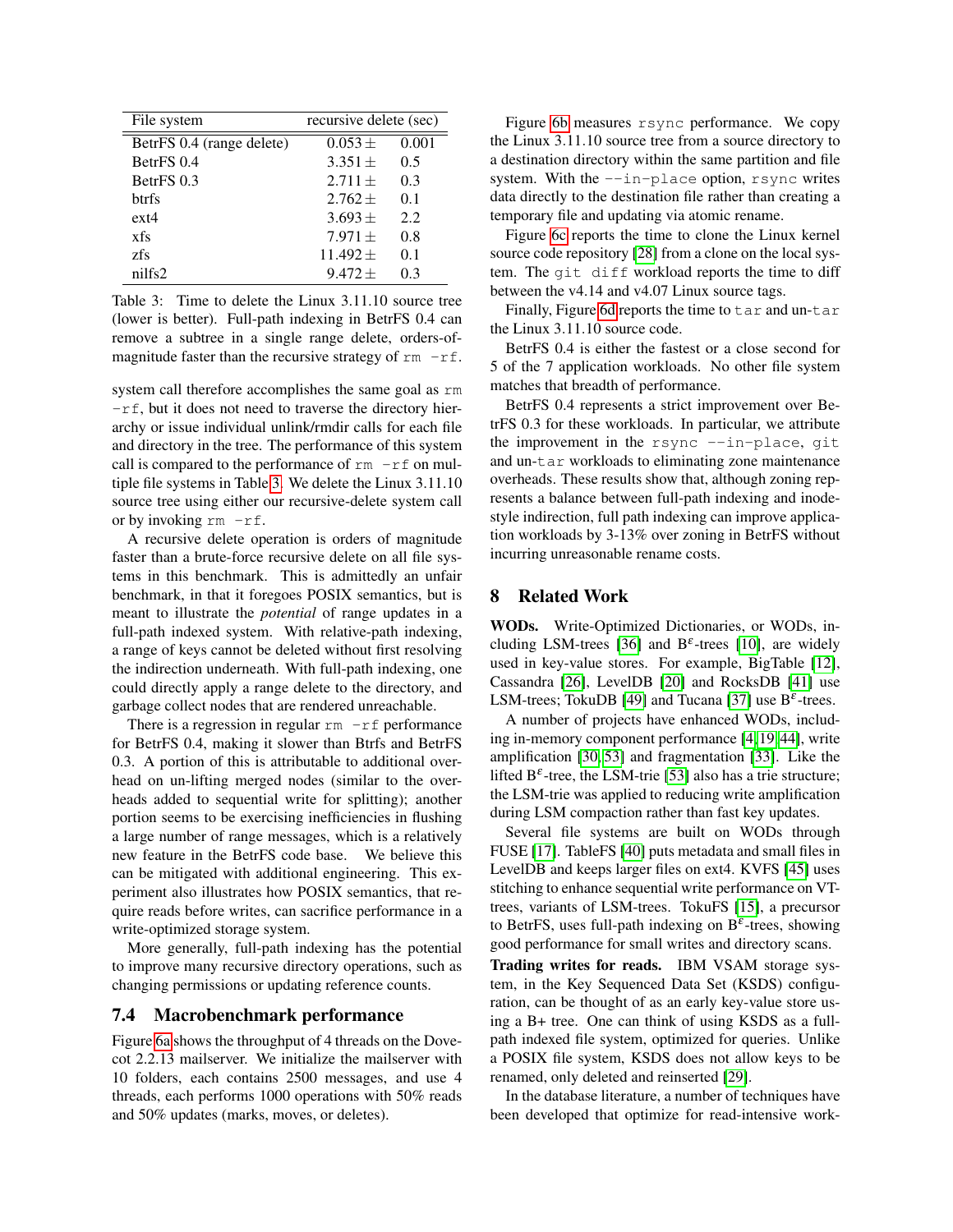<span id="page-11-0"></span>

Figure 6: Application benchmarks. BetrFS 0.4 is the fastest file system, or essentially tied for fastest, in 4 out of the 7 benchmarks. No other file system offered comparable across-the-board performance. Furthermore, BetrFS 0.4's improvements over BetrFS in the in-place rsync, git clone, and untar benchmarks demonstrate that eliminating zone-maintenance overheads can benefit real application performance.

loads, but make schema changes or data writes more expensive [\[1](#page-12-10)[–3,](#page-12-11) [13,](#page-12-12) [21,](#page-13-12) [24\]](#page-13-13). For instance, denormalization stores redundant copies of data in other tables, which can be used to reduce the costs of joins during query, but make updates more expensive. Similarly, materialized views of a database can store incremental results of queries, but keeping these views consistent with updates is more expensive.

Tree surgery. Most trees used in storage systems only modify or rebalance nodes as the result of insertions and deletions. Violent changes, such as tree surgery, are uncommon. Order Indexes [\[16\]](#page-13-14) introduces relocation updates, which moves nodes in the tree, to support dynamic indexing. Ceph [\[52\]](#page-15-4) performs dynamic subtree partitioning [\[51\]](#page-15-5) on the directory tree to adaptively distribute metadata data to different metadata servers.

Hashing full paths. A number of systems store *metadata* in a hash table, keyed by full path, to lookup metadata in one I/O. The Direct Lookup File System (DLFS) maps file metadata to on-disk buckets by hashing full paths [\[27\]](#page-13-15). Hashing full paths creates two challenges: files in the same directory may be scattered across disk, harming locality, and DLFS directory renames require deep recursive copies of both data and metadata.

A number of distributed file systems have stored file metadata in a hash table, keyed by full path [\[18,](#page-13-16) [38,](#page-14-15) [48\]](#page-14-16). In a distributed system, using a hash table for metadata has the advantage of easy load balancing across nodes, as well as fast lookups. We note that the concerns of indexing *metadata* in a distributed file system are quite different from keeping logically contiguous *data* physically contiguous on disk. Some systems, such as the Google File System, also do not support common POSIX operations, such as listing a directory.

Tsai et al. [\[50\]](#page-14-17) demonstrate that indexing the *inmemory* kernel directory cache by full paths can improve path lookup operations, such as open.

## 9 Conclusion

This paper presents a new on-disk indexing structure, the lifted  $B^{\varepsilon}$ -tree, which can leverage full-path indexing without incurring large rename overheads. Our prototype, BetrFS 0.4, is a nearly strict improvement over BetrFS 0.3. The main cases where BetrFS 0.4 does worse than BetrFS 0.3 are where node splitting and merging is on the critical path, and the extra computational costs of lifting harm overall performance. We believe these costs can be reduced in future work.

BetrFS 0.4 demonstrates the power of consolidating optimization effort into a single framework. A critical downside of zoning is that multiple, independent heuristics make independent placement decisions, leading to sub-optimal results and significant overheads. By using the keyspace to communicate information about application behavior, a single codebase can make decisions such as when to move data to recover locality, and when the cost of indirection can be amortized. In future work, we will continue exploring additional optimizations and functionality unlocked by full-path indexing.

Source code for BetrFS is available at <betrfs.org>.

## Acknowledgments

We thank the anonymous reviewers and our shepherd Ethan Miller for their insightful comments on earlier drafts of the work. Part of this work was done while Yuan was at Farmingdale State College of SUNY. This research was supported in part by NSF grants CNS-1409238, CNS-1408782, CNS-1408695, CNS-1405641, IIS 1251137, IIS-1247750, CCF 1617618, CCF 1439084, CCF-1314547, and by NIH grant NIH grant CA198952-01. The work was also supported by VMware, by EMC, and by NetApp Faculty Fellowships.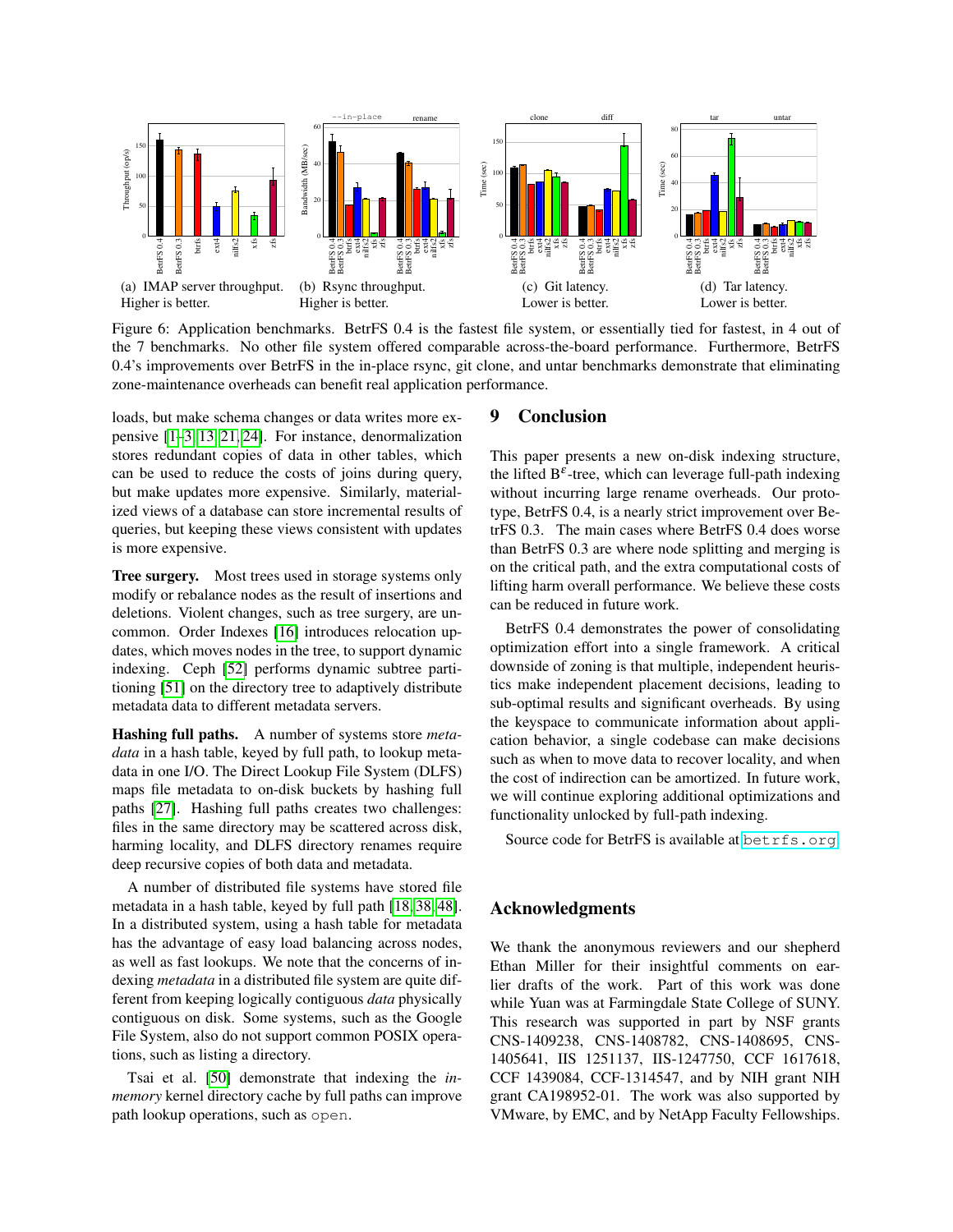## References

- <span id="page-12-10"></span>[1] AHMAD, Y., KENNEDY, O., KOCH, C., AND NIKOLIC, M. Dbtoaster: Higher-order delta processing for dynamic, frequently fresh views. *PVLDB 5*, 10 (2012), 968–979.
- [2] AHMAD, Y., AND KOCH, C. Dbtoaster: A SQL compiler for high-performance delta processing in main-memory databases. *PVLDB 2*, 2 (2009), 1566–1569.
- <span id="page-12-11"></span>[3] ARASU, A., BABCOCK, B., BABU, S., DATAR, M., ITO, K., NISHIZAWA, I., ROSENSTEIN, J., AND WIDOM, J. STREAM: the stanford stream data manager. In *Proceedings of the 2003 ACM SIGMOD International Conference on Management of Data, San Diego, California, USA, June 9-12, 2003* (2003), A. Y. Halevy, Z. G. Ives, and A. Doan, Eds., ACM, p. 665.
- <span id="page-12-9"></span>[4] BALMAU, O., GUERRAOUI, R., TRIGONAKIS, V., AND ZABLOTCHI, I. Flodb: Unlocking memory in persistent key-value stores. In *Proceedings of the Twelfth European Conference on Computer Systems, EuroSys 2017, Belgrade, Serbia, April 23-26, 2017* (2017), G. Alonso, R. Bianchini, and M. Vukolic, Eds., ACM, pp. 80–94.
- <span id="page-12-2"></span>[5] BENDER, M. A., COLE, R., DEMAINE, E. D., AND FARACH-COLTON, M. Scanning and traversing: Maintaining data for traversals in a memory hierarchy. In *Algorithms - ESA 2002, 10th Annual European Symposium, Rome, Italy, September 17-21, 2002, Proceedings* (2002), R. H. Möhring and R. Raman, Eds., vol. 2461 of *Lecture Notes in Computer Science*, Springer, pp. 139–151.
- [6] BENDER, M. A., FARACH-COLTON, M., FINEMAN, J. T., FOGEL, Y. R., KUSZMAUL, B. C., AND NELSON, J. Cache-oblivious streaming b-trees. In *SPAA 2007: Proceedings of the 19th Annual ACM Symposium on Parallelism in Algorithms and Architectures, San Diego, California, USA, June 9-11, 2007* (2007), P. B. Gibbons and C. Scheideler, Eds., ACM, pp. 81–92.
- <span id="page-12-3"></span>[7] BENDER, M. A., FARACH-COLTON, M., JANNEN, W., JOHNSON, R., KUSZMAUL, B. C., PORTER, D. E., YUAN, J., AND ZHAN, Y. An introduction to B*<sup>e</sup>* -trees and write-optimization. *:login; Magazine 40*, 5 (Oct 2015), 22–28.
- <span id="page-12-7"></span>[8] BONWICK, J. ZFS: the last word in file systems. [https://blogs.oracle.com/video/](https://blogs.oracle.com/video/entry/zfs_the_last_word_in) [entry/zfs\\_the\\_last\\_word\\_in](https://blogs.oracle.com/video/entry/zfs_the_last_word_in), Sept. 2004.
- <span id="page-12-4"></span>[9] BRODAL, G. S., DEMAINE, E. D., FINEMAN, J. T., IACONO, J., LANGERMAN, S., AND

MUNRO, J. I. Cache-oblivious dynamic dictionaries with update/query tradeoffs. In *Proceedings of the Twenty-First Annual ACM-SIAM Symposium on Discrete Algorithms, SODA 2010, Austin, Texas, USA, January 17-19, 2010* (2010), M. Charikar, Ed., SIAM, pp. 1448–1456.

- <span id="page-12-6"></span>[10] BRODAL, G. S., AND FAGERBERG, R. Lower bounds for external memory dictionaries. In *Proceedings of the Fourteenth Annual ACM-SIAM Symposium on Discrete Algorithms, January 12-14, 2003, Baltimore, Maryland, USA.* (2003), ACM/SIAM, pp. 546–554.
- <span id="page-12-5"></span>[11] BUCHSBAUM, A. L., GOLDWASSER, M. H., VENKATASUBRAMANIAN, S., AND WESTBROOK, J. On external memory graph traversal. In *Proceedings of the Eleventh Annual ACM-SIAM Symposium on Discrete Algorithms, January 9-11, 2000, San Francisco, CA, USA.* (2000), D. B. Shmoys, Ed., ACM/SIAM, pp. 859–860.
- <span id="page-12-8"></span>[12] CHANG, F., DEAN, J., GHEMAWAT, S., HSIEH, W. C., WALLACH, D. A., BURROWS, M., CHANDRA, T., FIKES, A., AND GRUBER, R. E. Bigtable: A distributed storage system for structured data. *ACM Trans. Comput. Syst. 26*, 2 (2008), 4:1–4:26.
- <span id="page-12-12"></span>[13] CIPAR, J., GANGER, G. R., KEETON, K., III, C. B. M., SOULES, C. A. N., AND VEITCH, A. C. Lazybase: trading freshness for performance in a scalable database. In *European Conference on Computer Systems, Proceedings of the Seventh EuroSys Conference 2012, EuroSys '12, Bern, Switzerland, April 10-13, 2012* (2012), P. Felber, F. Bellosa, and H. Bos, Eds., ACM, pp. 169–182.
- <span id="page-12-0"></span>[14] CONWAY, A., BAKSHI, A., JIAO, Y., JANNEN, W., ZHAN, Y., YUAN, J., BENDER, M. A., JOHNSON, R., KUSZMAUL, B. C., PORTER, D. E., AND FARACH-COLTON, M. File systems fated for senescence? nonsense, says science! In *15th USENIX Conference on File and Storage Technologies, FAST 2017, Santa Clara, CA, USA, February 27 - March 2, 2017* (2017), G. Kuenning and C. A. Waldspurger, Eds., USENIX Association, pp. 45–58.
- <span id="page-12-1"></span>[15] ESMET, J., BENDER, M. A., FARACH-COLTON, M., AND KUSZMAUL, B. C. The tokufs streaming file system. In *4th USENIX Workshop on Hot Topics in Storage and File Systems, HotStorage'12, Boston, MA, USA, June 13-14, 2012* (2012), R. Rangaswami, Ed., USENIX Association.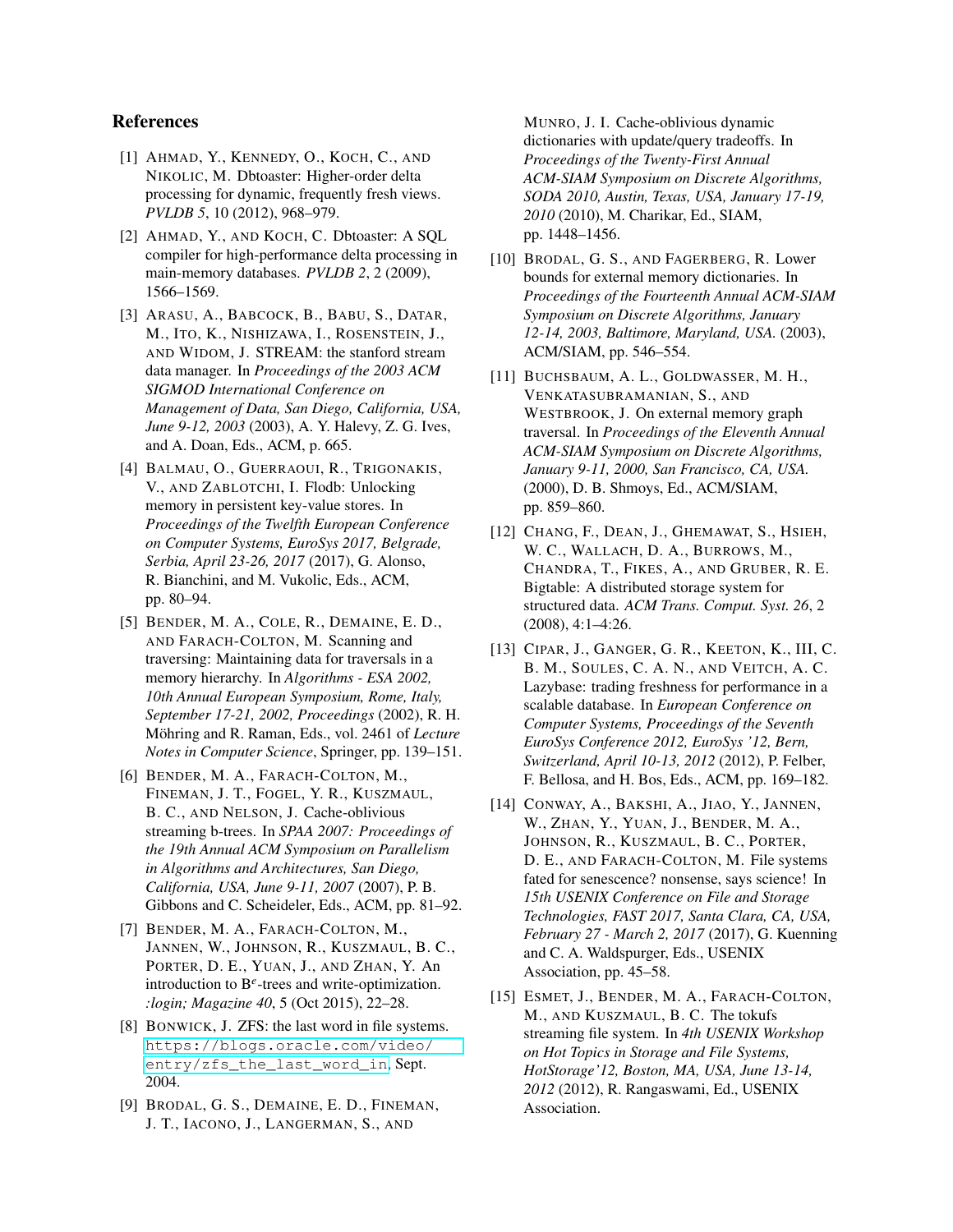- <span id="page-13-14"></span>[16] FINIS, J., BRUNEL, R., KEMPER, A., NEUMANN, T., MAY, N., AND FÄRBER, F. Indexing highly dynamic hierarchical data. *PVLDB 8*, 10 (2015), 986–997.
- <span id="page-13-10"></span>[17] File system in userspace. <http://fuse.sourceforge.net/>, Last Accessed May 16, 2015, 2015.
- <span id="page-13-16"></span>[18] GHEMAWAT, S., GOBIOFF, H., AND LEUNG, S. The google file system. In *Proceedings of the 19th ACM Symposium on Operating Systems Principles 2003, SOSP 2003, Bolton Landing, NY, USA, October 19-22, 2003* (2003), M. L. Scott and L. L. Peterson, Eds., ACM, pp. 29–43.
- <span id="page-13-8"></span>[19] GOLAN-GUETA, G., BORTNIKOV, E., HILLEL, E., AND KEIDAR, I. Scaling concurrent log-structured data stores. In *Proceedings of the Tenth European Conference on Computer Systems, EuroSys 2015, Bordeaux, France, April 21-24, 2015* (2015), L. Réveillère, T. Harris, and M. Herlihy, Eds., ACM, pp. 32:1–32:14.
- <span id="page-13-7"></span>[20] GOOGLE, INC. LevelDB: A fast and lightweight key/value database library by Google. <http://github.com/leveldb/>, Last Accessed May 16, 2015, 2015.
- <span id="page-13-12"></span>[21] HONG, M., DEMERS, A. J., GEHRKE, J., KOCH, C., RIEDEWALD, M., AND WHITE, W. M. Massively multi-query join processing in publish/subscribe systems. In *Proceedings of the ACM SIGMOD International Conference on Management of Data, Beijing, China, June 12-14, 2007* (2007), C. Y. Chan, B. C. Ooi, and A. Zhou, Eds., ACM, pp. 761–772.
- <span id="page-13-1"></span>[22] JANNEN, W., YUAN, J., ZHAN, Y., AKSHINTALA, A., ESMET, J., JIAO, Y., MITTAL, A., PANDEY, P., REDDY, P., WALSH, L., BENDER, M. A., FARACH-COLTON, M., JOHNSON, R., KUSZMAUL, B. C., AND PORTER, D. E. Betrfs: A right-optimized write-optimized file system. In *Proceedings of the 13th USENIX Conference on File and Storage Technologies, FAST 2015, Santa Clara, CA, USA, February 16-19, 2015* (2015), J. Schindler and E. Zadok, Eds., USENIX Association, pp. 301–315.
- <span id="page-13-2"></span>[23] JANNEN, W., YUAN, J., ZHAN, Y., AKSHINTALA, A., ESMET, J., JIAO, Y., MITTAL, A., PANDEY, P., REDDY, P., WALSH, L., BENDER, M. A., FARACH-COLTON, M., JOHNSON, R., KUSZMAUL, B. C., AND PORTER, D. E. Betrfs: Write-optimization in a kernel file system. *TOS 11*, 4 (2015), 18:1–18:29.
- <span id="page-13-13"></span>[24] JOHNSON, C., KEETON, K., III, C. B. M., SOULES, C. A. N., VEITCH, A. C., BACON, S.,

BATUNER, O., CONDOTTA, M., COUTINHO, H., DOYLE, P. J., EICHELBERGER, R., KIEHL, H., MAGALHAES, G. R., MCEVOY, J., NAGARAJAN, P., OSBORNE, P., SOUZA, J., SPARKES, A., SPITZER, M., TANDEL, S., THOMAS, L., AND ZANGARO, S. From research to practice: experiences engineering a production metadata database for a scale out file system. In *Proceedings of the 12th USENIX conference on File and Storage Technologies, FAST 2014, Santa Clara, CA, USA, February 17-20, 2014* (2014), B. Schroeder and E. Thereska, Eds., USENIX, pp. 191–198.

- <span id="page-13-3"></span>[25] KIM, S., LEE, M. Z., DUNN, A. M., HOFMANN, O. S., WANG, X., WITCHEL, E., AND PORTER, D. E. Improving server applications with system transactions. In *Proceedings of the 7th ACM European Conference on Computer Systems* (New York, NY, USA, 2012), EuroSys '12, ACM, pp. 15–28.
- <span id="page-13-6"></span>[26] LAKSHMAN, A., AND MALIK, P. Cassandra: a decentralized structured storage system. *Operating Systems Review 44*, 2 (2010), 35–40.
- <span id="page-13-15"></span>[27] LENSING, P. H., CORTES, T., AND BRINKMANN, A. Direct lookup and hash-based metadata placement for local file systems. In *6th Annual International Systems and Storage Conference, SYSTOR '13, Haifa, Israel - June 30 - July 02, 2013* (2013), R. I. Kat, M. Baker, and S. Toledo, Eds., ACM, pp. 5:1–5:11.
- <span id="page-13-5"></span>[28] Linux kernel source tree. <https://github.com/torvalds/linux>.
- <span id="page-13-11"></span>[29] LOVELACE, M., DOVIDAUSKAS, J., SALLA, A., AND SOKAI, V. VSAM Demystified. [http://www.redbooks.ibm.com/](http://www.redbooks.ibm.com/redbooks/SG246105/wwhelp/wwhimpl/js/html/wwhelp.htm) [redbooks/SG246105/wwhelp/wwhimpl/](http://www.redbooks.ibm.com/redbooks/SG246105/wwhelp/wwhimpl/js/html/wwhelp.htm) [js/html/wwhelp.htm](http://www.redbooks.ibm.com/redbooks/SG246105/wwhelp/wwhimpl/js/html/wwhelp.htm), 2004.
- <span id="page-13-9"></span>[30] LU, L., PILLAI, T. S., ARPACI-DUSSEAU, A. C., AND ARPACI-DUSSEAU, R. H. Wisckey: Separating keys from values in ssd-conscious storage. In *14th USENIX Conference on File and Storage Technologies, FAST 2016, Santa Clara, CA, USA, February 22-25, 2016.* (2016), pp. 133–148.
- <span id="page-13-4"></span>[31] MATHUR, A., CAO, M., BHATTACHARYA, S., DILGER, A., TOMAS, A., AND VIVIER, L. The new ext4 filesystem: current status and future plans. In *Ottowa Linux Symposium (OLS)* (Ottowa, ON, Canada, 2007), vol. 2, pp. 21–34.
- <span id="page-13-0"></span>[32] MCKUSICK, M. K., JOY, W. N., LEFFLER, S. J., AND FABRY, R. S. A fast file system for UNIX. *ACM Trans. Comput. Syst. 2*, 3 (1984), 181–197.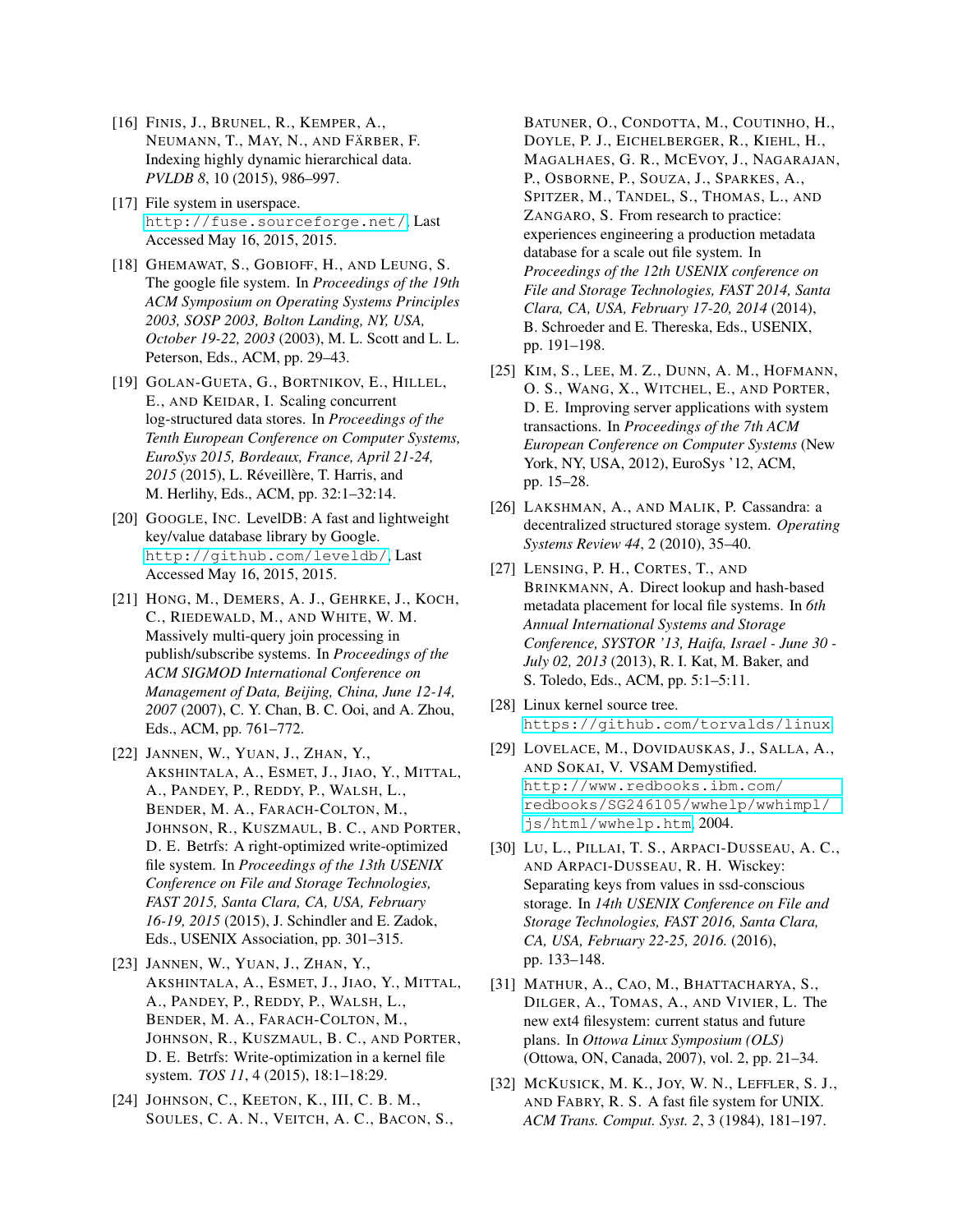- <span id="page-14-12"></span>[33] MEI, F., CAO, Q., JIANG, H., AND TIAN, L. Lsm-tree managed storage for large-scale key-value store. In *Proceedings of the Seventh ACM Symposium on Cloud Computing, Santa Clara, CA, USA, September 24-27, 2017* (2017), pp. 142–156.
- <span id="page-14-7"></span>[34] NILFS: Continuous Snapshotting Filesystem. <https://nilfs.sourceforge.io/en/>.
- <span id="page-14-3"></span>[35] OLSON, J. Enhance your apps with file system transactions. *MSDN Magazine* (July 2007). http://msdn2.microsoft.com/enus/magazine/cc163388.aspx.
- <span id="page-14-0"></span>[36] O'NEIL, P. E., CHENG, E., GAWLICK, D., AND O'NEIL, E. J. The log-structured merge-tree (lsm-tree). *Acta Inf. 33*, 4 (1996), 351–385.
- <span id="page-14-11"></span>[37] PAPAGIANNIS, A., SALOUSTROS, G., GONZÁLEZ-FÉREZ, P., AND BILAS, A. Tucana: Design and implementation of a fast and efficient scale-up key-value store. In *2016 USENIX Annual Technical Conference, USENIX ATC 2016, Denver, CO, USA, June 22-24, 2016.* (2016), A. Gulati and H. Weatherspoon, Eds., USENIX Association, pp. 537–550.
- <span id="page-14-15"></span>[38] PEERY, C., CUENCA-ACUNA, F. M., MARTIN, R. P., AND NGUYEN, T. D. Wayfinder: Navigating and sharing information in a decentralized world. In *Databases, Information Systems, and Peer-to-Peer Computing - Second International Workshop, DBISP2P 2004, Toronto, Canada, August 29-30, 2004, Revised Selected Papers* (2004), W. S. Ng, B. C. Ooi, A. M. Ouksel, and C. Sartori, Eds., vol. 3367 of *Lecture Notes in Computer Science*, Springer, pp. 200–214.
- <span id="page-14-4"></span>[39] PORTER, D. E., HOFMANN, O. S., ROSSBACH, C. J., BENN, A., AND WITCHEL, E. Operating systems transactions. In *Proceedings of the 22nd ACM Symposium on Operating Systems Principles 2009, SOSP 2009, Big Sky, Montana, USA, October 11-14, 2009* (2009), J. N. Matthews and T. E. Anderson, Eds., ACM, pp. 161–176.
- <span id="page-14-13"></span>[40] REN, K., AND GIBSON, G. A. TABLEFS: enhancing metadata efficiency in the local file system. In *2013 USENIX Annual Technical Conference, San Jose, CA, USA, June 26-28, 2013* (2013), A. Birrell and E. G. Sirer, Eds., USENIX Association, pp. 145–156.
- <span id="page-14-9"></span>[41] RocksDB. <rocksdb.org>, 2014. Viewed April 19, 2014.
- <span id="page-14-6"></span>[42] RODEH, O., BACIK, J., AND MASON, C. BTRFS: the linux b-tree filesystem. *TOS 9*, 3 (2013), 9:1–9:32.
- <span id="page-14-1"></span>[43] SEARS, R., CALLAGHAN, M., AND BREWER, E. A. *Rose*: compressed, log-structured replication. *PVLDB 1*, 1 (2008), 526–537.
- <span id="page-14-2"></span>[44] SEARS, R., AND RAMAKRISHNAN, R. blsm: a general purpose log structured merge tree. In *Proceedings of the ACM SIGMOD International Conference on Management of Data, SIGMOD 2012, Scottsdale, AZ, USA, May 20-24, 2012* (2012), K. S. Candan, Y. Chen, R. T. Snodgrass, L. Gravano, and A. Fuxman, Eds., ACM, pp. 217–228.
- <span id="page-14-14"></span>[45] SHETTY, P., SPILLANE, R. P., MALPANI, R., ANDREWS, B., SEYSTER, J., AND ZADOK, E. Building workload-independent storage with vt-trees. In *Proceedings of the 11th USENIX conference on File and Storage Technologies, FAST 2013, San Jose, CA, USA, February 12-15, 2013* (2013), K. A. Smith and Y. Zhou, Eds., USENIX, pp. 17–30.
- <span id="page-14-5"></span>[46] SPILLANE, R. P., GAIKWAD, S., CHINNI, M., ZADOK, E., AND WRIGHT, C. P. Enabling transactional file access via lightweight kernel extensions. In *7th USENIX Conference on File and Storage Technologies, February 24-27, 2009, San Francisco, CA, USA. Proceedings* (2009), M. I. Seltzer and R. Wheeler, Eds., USENIX, pp. 29–42.
- <span id="page-14-8"></span>[47] SWEENEY, A., DOUCETTE, D., HU, W., ANDERSON, C., NISHIMOTO, M., AND PECK, G. Scalability in the XFS file system. In *Proceedings of the USENIX Annual Technical Conference, San Diego, California, USA, January 22-26, 1996* (1996), USENIX Association, pp. 1–14.
- <span id="page-14-16"></span>[48] THOMSON, A., AND ABADI, D. J. Calvinfs: Consistent WAN replication and scalable metadata management for distributed file systems. In *Proceedings of the 13th USENIX Conference on File and Storage Technologies, FAST 2015, Santa Clara, CA, USA, February 16-19, 2015* (2015), pp. 1–14.
- <span id="page-14-10"></span>[49] TOKUTEK, INC. TokuDB v6.5 for MySQL and MariaDB. [http://www.tokutek.com/](http://www.tokutek.com/products/tokudb-for-mysql/) [products/tokudb-for-mysql/](http://www.tokutek.com/products/tokudb-for-mysql/), 2013. See [https://web.archive.org/web/](https://web.archive.org/web/20121011120047/http://www.tokutek.com/products/tokudb-for-mysql/) [20121011120047/http://www.tokutek.](https://web.archive.org/web/20121011120047/http://www.tokutek.com/products/tokudb-for-mysql/) [com/products/tokudb-for-mysql/](https://web.archive.org/web/20121011120047/http://www.tokutek.com/products/tokudb-for-mysql/).
- <span id="page-14-17"></span>[50] TSAI, C., ZHAN, Y., REDDY, J., JIAO, Y., ZHANG, T., AND PORTER, D. E. How to get more value from your file system directory cache. In *Proceedings of the 25th Symposium on Operating Systems Principles, SOSP 2015, Monterey, CA, USA, October 4-7, 2015* (2015), E. L. Miller and S. Hand, Eds., ACM, pp. 441–456.